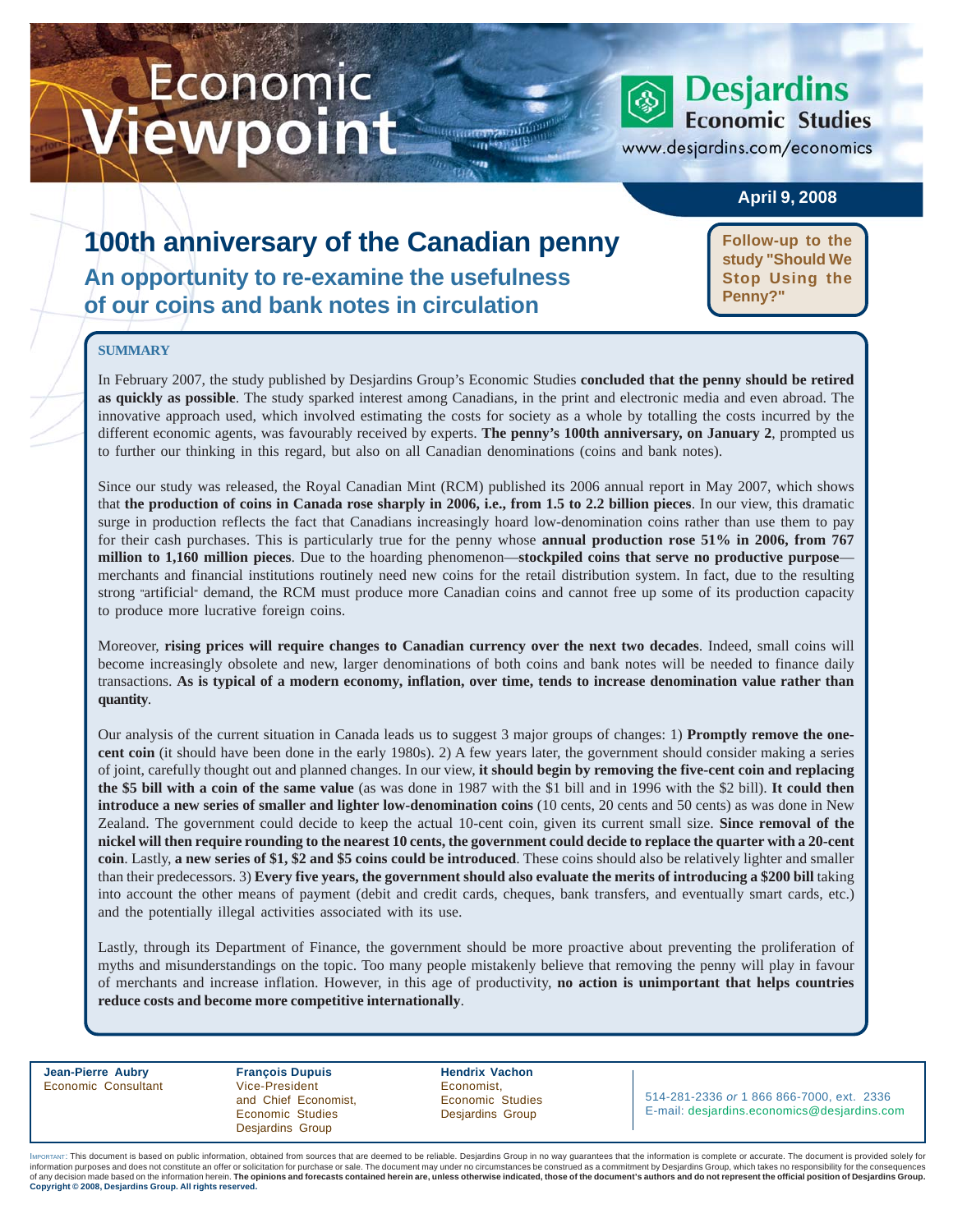

#### **1. INTRODUCTION**<sup>1</sup>

In February 2007, a study on the one-cent coin conducted by Desjardins Group's Economic Studies **concluded that the penny should be removed from circulation in the short term**. 2 This study sparked interest among Canadians and in the print and electronic media, which published many articles and news stories on the topic across Canada. The study was so relevant that it even attracted the attention of other countries dealing with the same problem, i.e., low-denomination coins in circulation.

It bears mentioning that our methodology consisted in evaluating not only the costs for the federal government, but also for all the economic agents (merchants, consumers, financial institutions and the government). **Experts viewed this innovative approach favourably**. The federal Department of Finance did not contest our economic arguments or our estimate that the total cost of producing the penny is 1.5 cents in contrast to the Royal Canadian Mint (RCM), which states its direct costs in this regard are 0.8 cents per coin. The difference between the two figures can be explained by the fact that the RCM does not take into account indirect and fixed costs in its calculations. **It also bears mentioning that the small profit (positive seigniorage according to the RCM) or small loss (negative seigniorage in our view) that the government can realize has a minor effect on the total cost for society and no significant impact on the final decision to be made, i.e., remove the penny from circulation and round retail prices to the nearest five cents for cash purchases**. 3

Given that **the penny celebrated its 100th anniversary on January 2**, we thought it was an opportune time not only to pursue our thinking about this coin but also about all the other Canadian denominations (coins and bank notes). As

 $\frac{1}{2}$  ,  $\frac{1}{2}$  ,  $\frac{1}{2}$  ,  $\frac{1}{2}$  ,  $\frac{1}{2}$  ,  $\frac{1}{2}$  ,  $\frac{1}{2}$  ,  $\frac{1}{2}$  ,  $\frac{1}{2}$  ,  $\frac{1}{2}$  ,  $\frac{1}{2}$  ,  $\frac{1}{2}$  ,  $\frac{1}{2}$  ,  $\frac{1}{2}$  ,  $\frac{1}{2}$  ,  $\frac{1}{2}$  ,  $\frac{1}{2}$  ,  $\frac{1}{2}$  ,  $\frac{1$ 

prices and standard of living continue to rise, many changes to Canadian coins and bank notes in circulation will no doubt become necessary over the next two decades. In fact, the increasing obsolescence of small-value denominations will make these changes desirable. The models typically used by industrialized nations to manage their currencies will help governments to select the proper timing for the introduction of new coin and bank note denominations.

Following this introduction, we will begin this Economic Viewpoint by summarizing our first study: "Should We Stop Using the Penny?" We will not only reiterate the major conclusion of our analysis from last winter but also reinforce them in light of new developments, mainly the information included in the RCM's 2006 Annual Report published last May. The fourth section uses the international-accepted Dmetric model to analyze the current and future structure of coins and bank notes to maintain in circulation in Canada. We ask the following question: "Should we soon make other changes besides eliminating the penny?" The last section discusses various myths associated with the penny's removal. Despite the many comments and discussions on the consequences of removing the penny from circulation since our study was published in February 2007, a number of misconceptions on the topic still persist. Finally, our conclusion will consist of four messages, one of which includes making three major changes to coins and bank notes in circulation in Canada over the next 20 years.

#### **2. SUMMARY OF THE STUDY "SHOULD WE STOP USING THE PENNY?"**

#### **2.1 THE CANADIAN PENNY: A NOW POINTLESS COIN**

In Canada, low-denomination coins have so little purchasing power that Canadians increasingly refuse them as change for their retail purchases. This is especially true with the penny. Because its face value represents only a tiny fraction of the purchase price, even for the smallest transactions, the onecent coin is becoming obsolete. Notwithstanding this fact, the RCM issued, on average, just over 825 million pieces per year from 2001 to 2005, or about 25 per inhabitant each year. Since 1908, the year the penny was introduced, the RCM has struck just over 30 billion pennies (950 pieces per person). **These astronomical figures show that many pennies do not find their way back into the retail distribution system either because they are hoarded, which is usually the case, lost or simply thrown away**.

The foregoing was confirmed by a [survey](http://www.desjardins.com/en/a_propos/etudes_economiques/actualites/point_vue_economique/pve8020402.pdf) of Canadians conducted by Desjardins Group in 2006. Only 37% of

<sup>1</sup> We would like to thank Norman Cameron, Professor Emeritus, Department of Economics at University of Manitoba, Bill Melbourn, Currency Consultant and member of the advisory board of Currency News and Claude Montmarquette, Professor, Department of Economics at Université de Montréal and Robert Whaples, Director, Department of Economics at Wake Forest University.

<sup>&</sup>lt;sup>2</sup> See the *Economic Viewpoint* [of February 15, 2007 entitled "Should We Stop](http://www.desjardins.com/en/a_propos/etudes_economiques/actualites/point_vue_economique/pve70215.pdf) Using the Penny?"

<sup>&</sup>lt;sup>3</sup> A small gain or loss for the government does not alter the business case because in both cases, the amounts are minimal when compared to the costs of the other economic agents. In fact, according to the RCM, the positive seigniorage generated between 2001 and 2005 amounted to \$1.5 million while our estimate for the same period shows a negative seigniorage of \$3.75 million. Lastly, in our view, the costs for society were at least \$130 million in 2005 and the government's gross costs amounted to \$11.25 million. Even if we use the RCM's unit cost of production of 0.8 cents, our gross cost estimate only decreases to \$6 million, bringing society's total cost of keeping the penny in circulation to about \$125 million for 2005.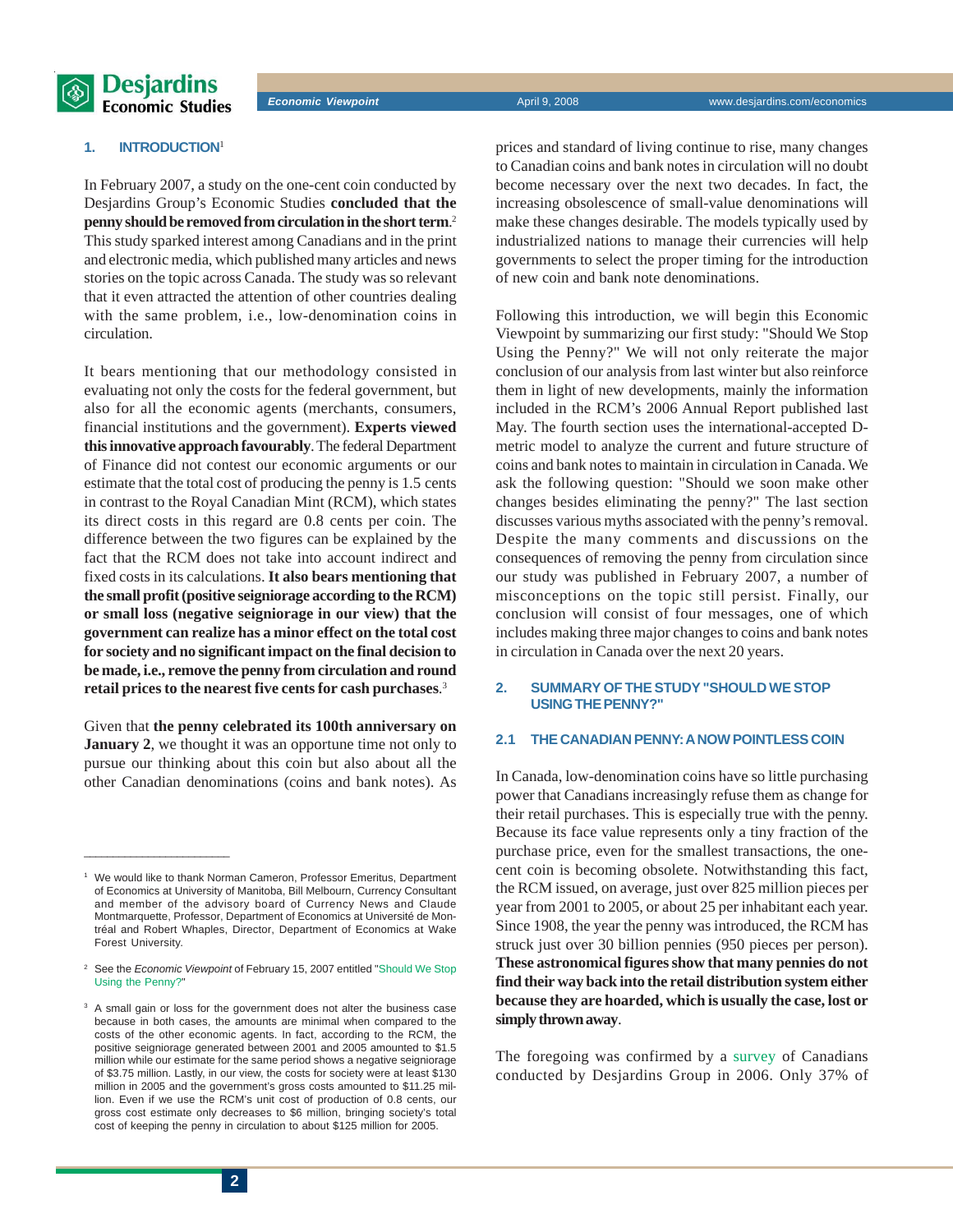

Canadians regularly use the penny to pay for their cash purchases.4

#### **2.2 EROSION OF THE PENNY'S PURCHASING POWER**

Compared to the beginning of the 20th century, **the penny now has a very small value in relation to the purchasing power and standard of living of Canadians.** In the early 1900s, workers earned an average of 20 cents per hour and the penny represented 5% of this value. Today, the average wage is about \$20 an hour and the one-cent coin accounts for just over 0.05% of this amount, or 100 times less.

#### **2.3 EXPENSIVE FOR SOCIETY**

When you factor in the amount of money spent to produce, transport, store and handle the penny as well as to record deposits and withdrawals by consumers and businesses, keeping this coin in circulation is an expensive proposition for Canadian society, **one that cost at least \$130 million in 2005**.

### **2.4 THE SOLUTION IS TO REMOVE THE PENNY AND ROUND CASH TRANSACTIONS**

If the penny is removed from circulation, only the totals of cash transactions will be rounded to the nearest five cents. For example, a transaction for one or more items with a final price of \$9.98, \$9.99, \$10.01 or \$10.02 will be \$10.00; if the final price is \$10.03, \$10.04, \$10.06 or \$10.07, the final price will be \$10.05. Rounding off cash amounts will not allow buyers or sellers to realize a monetary gain over the current situation where cash transactions are settled to the nearest penny. Over many transactions, consumers and retailers do not realize enormous gains or suffer significant losses if prices are rounded symmetrically. If companies (operating in a competitive market as is the case with most retail businesses) could actually increase their prices and ultimately their profits by raising their selling price by a few pennies, they would do so.

In a competitive environment, it is therefore false to claim that sellers would realize a gain at the expense of buyers by systematically rounding up their prices. **It is also incorrect to say that eliminating the penny would permanently increase prices or even the inflation rate. Moreover, the experience of many countries that have stopped producing low-denomination coins goes against this type of erroneous thinking**.

#### **2.5 CONCLUSIVE EXPERIENCE OF OTHER COUNTRIES**

For example, Australia and New Zealand not only removed pennies from circulation at the end of the 1980s and early 1990s but discontinued their two-cent coins as well. **In hindsight, their decisions have proven to be sound and no increase in prices have been noted.** In 2006, New Zealand even stopped issuing the five-cent coin. Some countries in the euro zone such as Finland, the Netherlands and Belgium do not use or suggest no longer using their one- and twocentime coins.

In the past few years, the government of Canada would have done well to better inform Canadians as to how removing the penny from circulation would affect inflation. **Economic theory and the actual experience of various countries in this regard are well-documented**, particularly at the Bank of Canada and the Reserve Bank of New Zealand (RBNZ). We will return to this question in section 5.1.

#### **2.6 A STEP-BY-STEP APPROACH**

The first step for the federal government (it alone can take this step)5 **is to make the decision to eliminate the penny**. If removing the penny is successful – and it should be – and if the experience reassures the public, **the second step would be for the Canadian government, within the next few years, to examine the relevance of removing the five-cent coin**. In 2010, the purchasing power of the nickel will be approximately one quarter of the penny's value in 1908!

#### **3. COIN PRODUCTION ROSE SHARPLY IN 2006**

#### **3.1 CANADIANS ARE INCREASINGLY HOARDING**

Released in May 2007, **the RCM's 2006 Annual Report shows that coin production in Canada rose sharply over 2005 (from 1.5 billion to 2.2 billion pieces)**. According to the RCM, this spectacular increase is explained by changes in the methods of paying small-value transactions, particularly those associated with parking and public transit. Moreover, the widespread increase in electronic payments and the emergence of new methods of micro payment (for low-value purchases) reduced the quantity of coins that consumers put back in circulation whereas growing retail sales and the booming Canadian economy fuelled store transactions and the demand for coins.

 $\frac{1}{2}$  ,  $\frac{1}{2}$  ,  $\frac{1}{2}$  ,  $\frac{1}{2}$  ,  $\frac{1}{2}$  ,  $\frac{1}{2}$  ,  $\frac{1}{2}$  ,  $\frac{1}{2}$  ,  $\frac{1}{2}$  ,  $\frac{1}{2}$  ,  $\frac{1}{2}$  ,  $\frac{1}{2}$  ,  $\frac{1}{2}$  ,  $\frac{1}{2}$  ,  $\frac{1}{2}$  ,  $\frac{1}{2}$  ,  $\frac{1}{2}$  ,  $\frac{1}{2}$  ,  $\frac{1$ 

<sup>&</sup>lt;sup>5</sup> It is up to the Minister of Finance, together with the elected government, to make currency-related decisions. In order to remove the penny, amendments will be required to the law governing the RCM as well as the law governing currency. Moreover, parliamentary approval will be required. The RCM is currently controlled and supervised by the Minister of Transport, Infrastructure and Communities.

<sup>4</sup> [To find out more, see the Press Release of February 15, 2007 entitled](http://www.desjardins.com/en/a_propos/etudes_economiques/actualites/point_vue_economique/pve8020401.pdf) "Should We Say Goodbye to the Penny?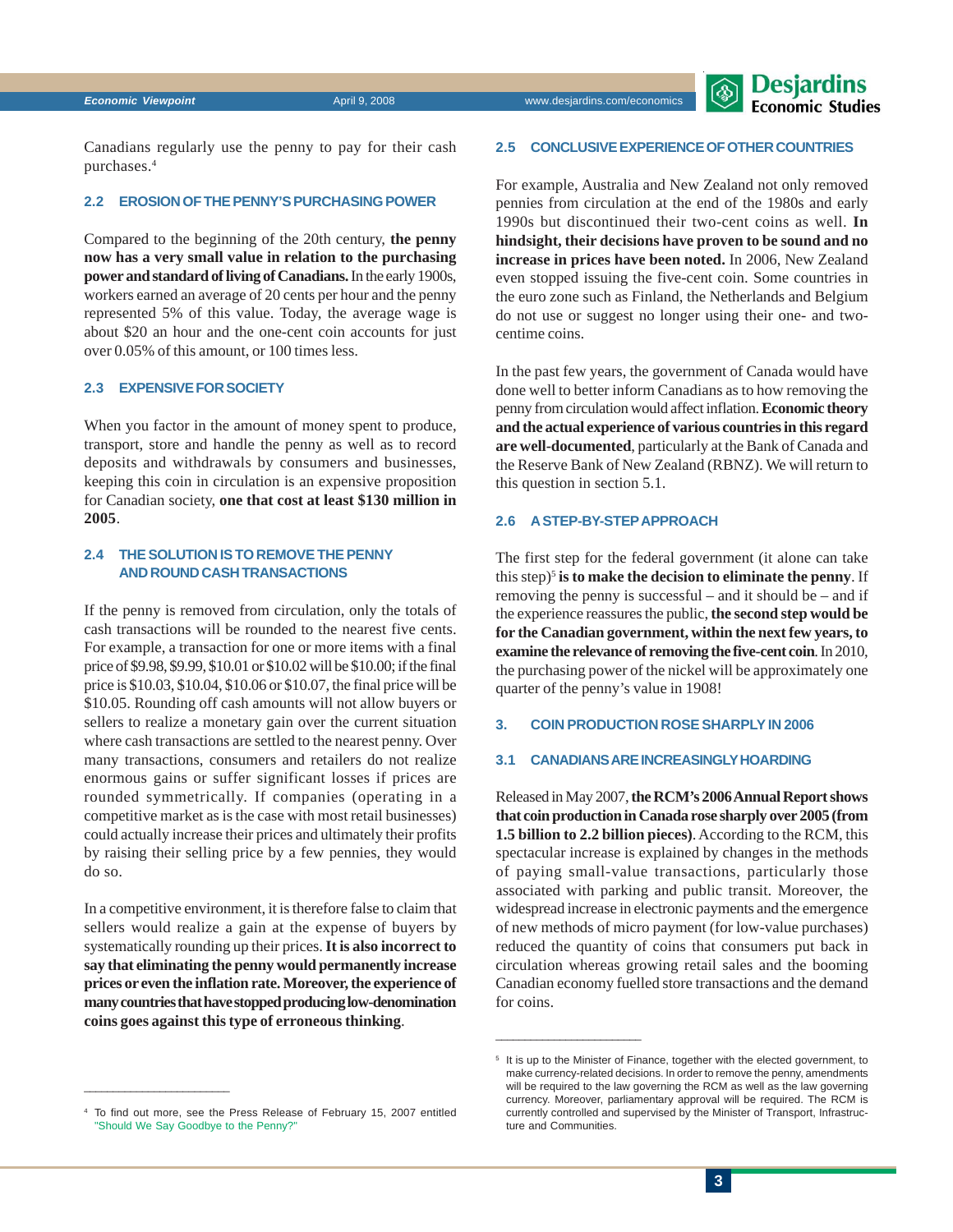

#### Table 1 – Annual Canadian coin production (1) (2)

| Coins | 2002        | 2003        | 2004        | 2005        | 2006          |
|-------|-------------|-------------|-------------|-------------|---------------|
| \$2   | 27.020.000  | 11.244.000  | 12.908.000  | 38.317.000  | 30,279,000    |
| \$1   | 2,301,000   | 5,102,000   | 10,894,000  | 44.375.000  | 47,490,000    |
| 50¢   | 14.440.000  | ٠           | ٠           | 200.000     | 98,000        |
| 25c   | 187.992.000 | 100.638.000 | 210.047.000 | 269.586.000 | 473,027,000   |
| 10c   | 252.563.000 | 164.617.000 | 213.025.000 | 211.350.000 | 311,847,000   |
| 5¢    | 135.960.000 | 101.793.000 | 123.925.000 | 148.082.000 | 182,316,000   |
| 1¢    | 830.040.000 | 748,123,000 | 842.486.000 | 767,425,000 | 1,160,408,000 |

ach date and denomination regardle:<br>nded to the nearest thousand pieces

(<sup>2)</sup> Figures are rounded to the nearest thousand pieces.<br><sup>(3)</sup> Includes the 2006 Lucky Loonie commemorative circulation coin which was produced in 2005.<br>Sources : Royal Canadian Mint 2006 annual report and Desjardins, Eco

We believe these explanations are only partially correct. Booming retail sales and economic growth cannot possibly be responsible for such an increase in annual coin production, particularly since the production of \$1 and \$2 coins fell by 6% in 2006 (see Table 2). It should be recalled that according to Statistics Canada, retail sales rose 6.4% in 2006 in Canada, whereas sales in convenience stores and specialty food stores, where people generally spend small cash amounts, inched up only 2.5%. In nominal terms, the economy grew 5.2% during the same year. In our view, taking into account the growing effect of electronic payments and micro payments on coin hoarding, the phenomenal increase in coin production in Canada stems essentially from the fact that Canadians are increasingly tossing their low-denomination coins in a variety of containers rather than using them to pay for their cash purchases.<sup>6</sup>

| Table 2 – Production of coins in Canada: 2006 vs. 2005<br>2005<br>2006<br><b>Difference</b><br>Variation |               |               |               |         |  |  |  |  |  |
|----------------------------------------------------------------------------------------------------------|---------------|---------------|---------------|---------|--|--|--|--|--|
| Coins                                                                                                    | (in millions) | (in millions) | (in millions) | (in %)  |  |  |  |  |  |
| \$1and \$2                                                                                               | 82.7          | 77.8          | $-4.9$        | $-6.0$  |  |  |  |  |  |
| 50¢                                                                                                      | 0.2           | 0.1           | $-0.1$        | $-51.0$ |  |  |  |  |  |
| $25e^{(1)}$                                                                                              | 269.6         | 473.0         | 203.4         | 75.5    |  |  |  |  |  |
| 10c                                                                                                      | 211.3         | 311.8         | 100.5         | 47.6    |  |  |  |  |  |
| 5¢                                                                                                       | 148.1         | 182.3         | 34.2          | 23.1    |  |  |  |  |  |
| 1¢                                                                                                       | 767.4         | 1160.4        | 393.0         | 51.2    |  |  |  |  |  |
| Total for 1¢, 5¢<br>and 10¢                                                                              | 1126.8        | 1654.6        | 527.8         | 46.8    |  |  |  |  |  |
| Grand total                                                                                              | 1479.3        | 2205.5        | 726.2         | 49.1    |  |  |  |  |  |

tion of the 25-cent piece in 2006 was due to the arrival of thematic coins, particularly those for the 2010 Olympics in Vancouver. Sources: Royal Canadian Mint 2006 annual report and Desjardins, Economic Studies

**In truth, the "artificial" demand for small-denomination coins is rising primarily because merchants and financial institutions have to constantly add new coins to the retail distribution system due to a shortage caused not by commercial or economic factors but rather by the fact that consumers do not put their small-denomination coins back into circulation. The hoarded coins do not circulate and are not used for any productive purposes.** Moreover, most people cannot be bothered to take the time to count, roll and deposit these coins so that financial institutions can put them back into circulation, no doubt because over the years, the Canadian standard of living has continued to rise, eroding the purchasing power of these coins. If nothing changes, this situation will only be exacerbated in the coming years and decades.

#### **3.2 THE PRICE TAG OF KEEPING THE PENNY IN CIRCULATION WAS AT LEAST \$150 MILLION IN 2006**

**In 2006, the penny's production rose 51% over the previous year, reaching 1.2 billion pieces, or about 35 coins per capita (25 coins per capita, on average, from 2001 to 2005)**. Taking into account the 2006 production, the cumulative annual mintage since the penny was first issued in 1908 is 31.7 billion coins, or about 950 coins per capita! In 2006, the penny's annual production was fifteen times higher than the corresponding production of \$1 and \$2 coins, 7 which should typically be used more by consumers to pay their cash purchases because larger-denomination coins are rarely hoarded. It seems rather clear that many pennies simply do not return to the distribution system, either through retail businesses, or financial institutions. **The resulting strong "artificial" demand forces the RCM to produce more coins**



<sup>7</sup> Between 2002 and 2006, this ratio is 12 times.

 $\frac{1}{2}$  ,  $\frac{1}{2}$  ,  $\frac{1}{2}$  ,  $\frac{1}{2}$  ,  $\frac{1}{2}$  ,  $\frac{1}{2}$  ,  $\frac{1}{2}$  ,  $\frac{1}{2}$  ,  $\frac{1}{2}$  ,  $\frac{1}{2}$  ,  $\frac{1}{2}$  ,  $\frac{1}{2}$  ,  $\frac{1}{2}$  ,  $\frac{1}{2}$  ,  $\frac{1}{2}$  ,  $\frac{1}{2}$  ,  $\frac{1}{2}$  ,  $\frac{1}{2}$  ,  $\frac{1$ 

To our knowledge, no study has been conducted in Canada to determine just how many coins—particularly pennies—have been hoarded. However, a study conducted by David T. Griffiths in 2002 for the U.S. mint showed that approximately 65% of U.S. pennies were being hoarded. The rate in Canada could be similar given that surveys routinely show that the vast majority of people in Canada and south of the border no longer use the penny.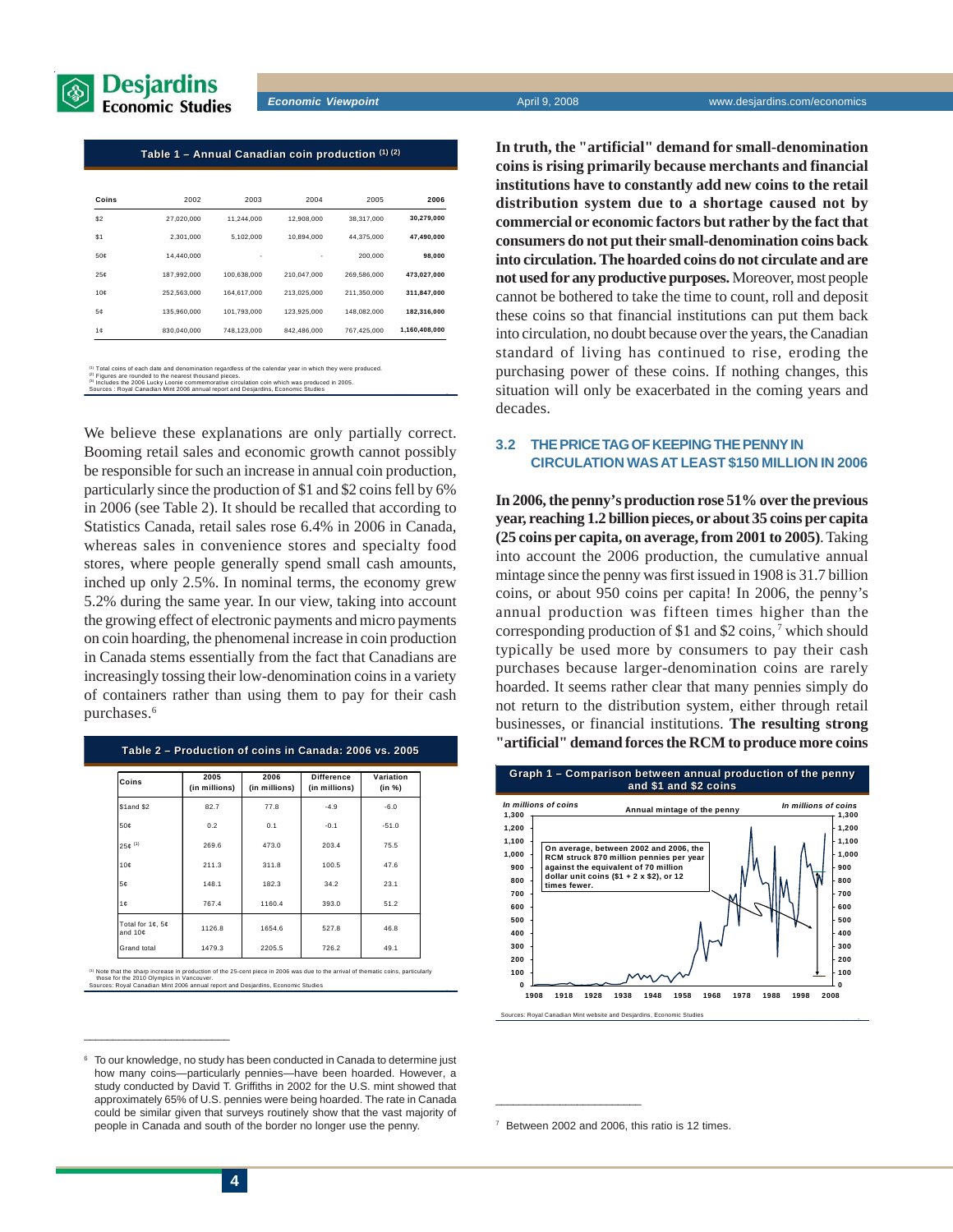**Economic Viewpoint April 9, 2008** www.desjardins.com/economic viewpoint



#### **because merchants need them to give change to the nearest cent**. 8

Lastly, in its 2006 annual report, the RCM says little about the fact that citizens toss many of their small-denomination coins, particularly pennies, into a variety of containers. According to our calculations, **the increased production of the penny drove the minimum cost of keeping it in circulation from** \$130 million in 2005 to \$150 million in 2006.<sup>9</sup> It will be recalled that in addition to the RCM's production costs, these figures include the amount of money spent by the different economic agents to transport, store, handle and keep records of this coin. In the interest of transparency, the federal government should inform Canadian citizens about the estimated costs of all the activities associated with keeping the penny in circulation. And since penny-related costs are so high, the government should not waste any more time or valuable resources on an increasingly obsolescent coin.

#### **Table 3 – Coins and bank notes in circulation in Canada at the end Table 3 Coins and bank notes in in Canada at of 2006 and equivalence ratio 2006 and equivalence ratio**

| Denomination | Number in circulation<br>(in millions) | Equivalence ratio <sup>(1)</sup> |
|--------------|----------------------------------------|----------------------------------|
| Bank notes   |                                        |                                  |
| 100          | 230.1                                  | 0.11                             |
| 50           | 138.5                                  | 0.06                             |
| 20           | 751.4                                  | 0.34                             |
| 10           | 106.1                                  | 0.05                             |
| 5            | 198.9                                  | 0.09                             |
| Coins        |                                        |                                  |
| 2.00         | 584.4                                  | 1.00                             |
| 1.00         | 1,012.7                                |                                  |
| 0.50         | 167.9                                  | 0.08                             |
| 0.25         | 5,416.8                                | 2.48                             |
| 0.10         | 6,610.9                                | 3.03                             |
| 0.05         | 4,514.7                                | 2.07                             |
| 0.01         | 31.717.8                               | 14.54                            |

ed by the number of \$1 coins plus two times the nu coins. Sources: Bank of Canada 2006 annual report, Royal Canadian Mint 2006 annual report and Desjardins, Economic Studies

#### **3.3 THE PENNY TAKES UP PRODUCTION CAPACITY**

Over the past few years, the penny has taken up more than half of the RCM's production capacity used for Canadian coins, thus affecting its revenues. In 2006, in addition to losing its alloy coin contracts (the sharp increase in base metal prices drove the cost of coins above their face value, prompting many countries to postpone their orders despite the strain of the resulting shortage on their economy), the RCM was not able to fully capitalize on its expertise in producing and

It should be noted that to avoid handling pennies, an increasing number of merchants already round their prices to the nearest five cents.

 $\frac{1}{2}$  ,  $\frac{1}{2}$  ,  $\frac{1}{2}$  ,  $\frac{1}{2}$  ,  $\frac{1}{2}$  ,  $\frac{1}{2}$  ,  $\frac{1}{2}$  ,  $\frac{1}{2}$  ,  $\frac{1}{2}$  ,  $\frac{1}{2}$  ,  $\frac{1}{2}$  ,  $\frac{1}{2}$  ,  $\frac{1}{2}$  ,  $\frac{1}{2}$  ,  $\frac{1}{2}$  ,  $\frac{1}{2}$  ,  $\frac{1}{2}$  ,  $\frac{1}{2}$  ,  $\frac{1$ 

#### **Graph 2 – Production in percentage of Canadian coins in 2006 Graph 2 – Production in percentage of Canadian coins in 2006**



#### **Graph 3 – Average production in percentage of Canadian coins Graph 3 – Average production in percentage of Canadian coins between 2002 and 2006 between 2002 and 2006**



exporting relatively inexpensive plated coins because its production capacity was almost entirely taken up by Canadian coins.10

In fact, in 2006, small-denomination Canadian coins—notably the penny—took up most of the RCM's production capacity, to the detriment of foreign production. During that year, the one-cent, five-cent and 10-cent coins represented 75% of the RCM's total Canadian coin production, including 53% for the penny alone. The RCM therefore had to turn away more lucrative orders for foreign coins, causing its revenues in this area to fall 42.2% or \$18 million.<sup>11</sup> The RCM ascribes this decrease to strong demand for Canadian coins.

Retiring the one-cent followed later by the five-cent coin would free up production capacity to fulfill foreign orders and boost

<sup>11</sup> See page 4 of the RCM Annual Report 2006.

<sup>&</sup>lt;sup>9</sup> In order to estimate the total cost for Canadian society for 2007, we need to know the quantity of pennies produced in 2007. This information will become available in the coming weeks when the RCM publishes its 2007 annual report.

<sup>10</sup> See page 31 of the RCM Annual Report 2006 entitled "External Forces, Internal Strength."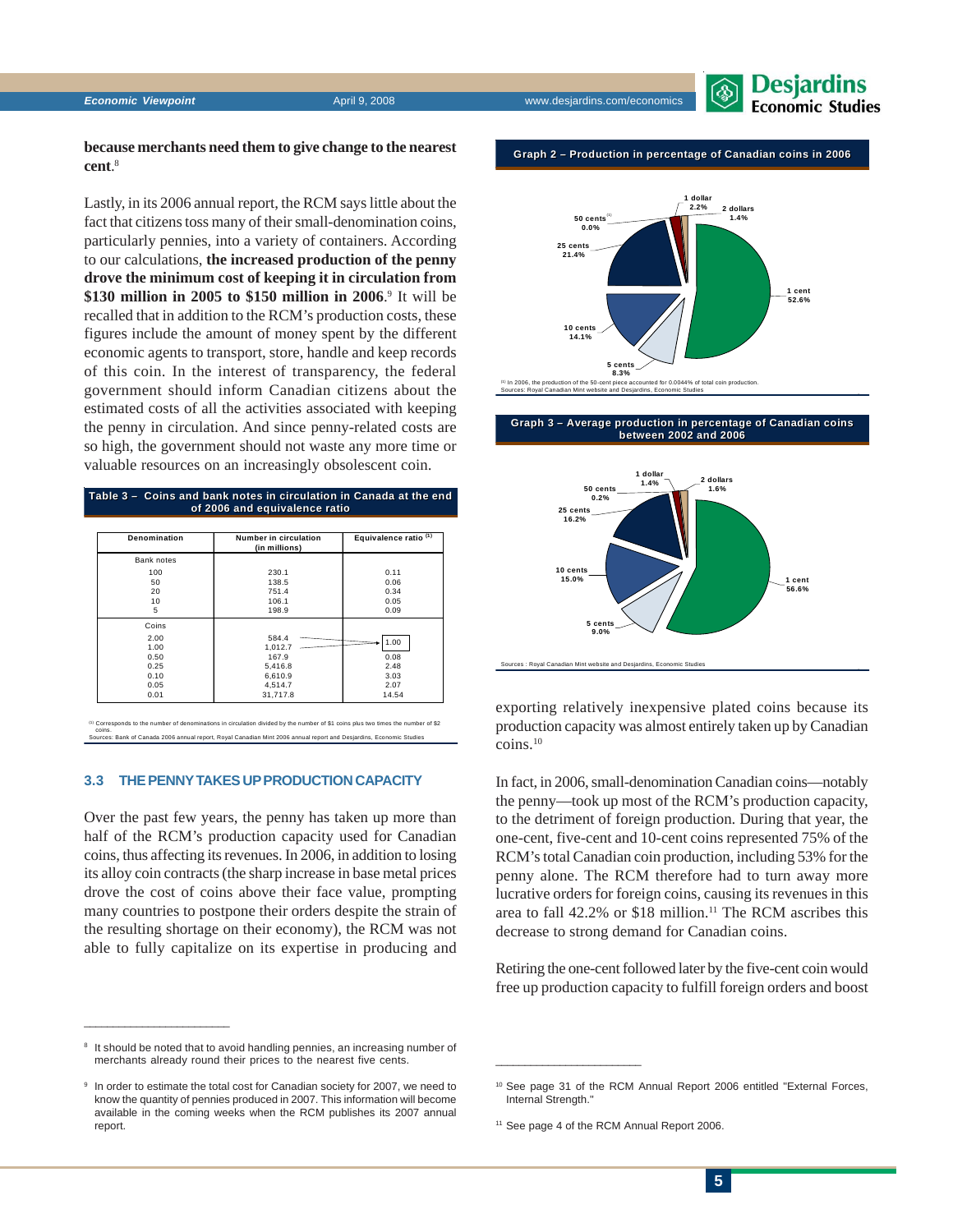

## **Table 4 – Number of coins and bank notes in the main Table 4 – Number of coins and bank notes in the main industrialized countries industrialized countries**

|                              | Coins                                 |                | <b>Bank notes</b>                | Total          |               |
|------------------------------|---------------------------------------|----------------|----------------------------------|----------------|---------------|
|                              | Denomination                          | Number         | Denomination                     | Number         | denominations |
| Canada $(1)$                 | 0.01; 0.05; 0.1; 0.25; 0.5; 1; 2      | $\overline{7}$ | 5: 10: 20: 50: 100               | 5              | 12            |
| United States <sup>(2)</sup> | 0.01; 0.05; 0.1; 0.25; 0.5; 1         | 6              | 1; 2; 5; 10; 20; 50; 100         | $\overline{7}$ | 12            |
| <b>United Kingdom</b>        | 0.01; 0.02; 0.05; 0.1; 0.5; 1; 2      | $\overline{7}$ | 5:10:20:50                       | 4              | 11            |
| Euro zone                    | 0.01; 0.02; 0.05; 0.1; 0.2; 0.5; 1; 2 | 8              | 5; 10; 20; 50; 100; 200; 500     | $\overline{7}$ | 15            |
| Sweden                       | 0.5; 1; 2; 5; 10                      | 5              | 20; 50; 100; 500; 1,000          | 5              | 10            |
| Norway                       | 0.5; 1; 5; 10; 20                     | 5              | 50; 100; 200; 500; 1,000         | 5              | 10            |
| Denmark                      | 0.25; 0.5; 1; 2; 5; 10; 20            | $\overline{7}$ | 50; 100; 200; 500; 1,000         | 5              | 12            |
| Switzerland                  | 0.05; 0.1; 0.2; 0.5; 1; 2; 5          | $\overline{7}$ | 10: 20: 50: 100: 200: 500: 1,000 | $\overline{7}$ | 14            |
| Japan                        | 1: 5: 10: 50: 100: 500                | 6              | 1,000; 2,000; 5,000; 10,000      | 4              | 10            |
| Australia                    | 0.05; 0.1; 0.2; 0.5; 1; 2             | 6              | 5: 10: 20: 50: 100               | 5              | 11            |
| <b>New Zealand</b>           | 0.1; 0.2; 0.5; 1; 2                   | 5              | 5; 10; 20; 50; 100               | 5              | 10            |

 $<sup>(1)</sup>$  W hile rarely used, the 50-cent piece is part of the Canadian monetary denomination.</sup>

 $(2)$  \$1 coins were minted in the U.S., but \$1 bank notes continue to be more widely used.

Sources: Bank of Canada, United States Mint, Bank of England, European Central Bank, Riksbank, Norges Bank, Danmarks Nationalbank, Swiss National Bank, Bank of Japan, Reserve Bank of Australia, Reserve Bank of New Zealand

and Desjardins, Economic Studies

the RCM's revenues and profits. **It bears mentioning that the RCM is well placed to land other international contracts due to its expertise in producing quality coins**. 12

#### **4. EXAMINING THE CANADIAN CURRENCY**

#### **4.1 THE CURRENT DENOMINATION STRUCTURE AND THE PRINCIPLE OF LEAST EFFORT**

**The denomination mix of coins and bank notes is very important for an economy**, because it facilitates, and even optimizes the payment system as well as the settlement of past, current and future transactions between individuals, businesses and the different levels of government. In fact, a country's fiat money is characterized by a system of denominations of different values that make it possible to store purchasing power (a value reserve for future use), to facilitate transactions of goods and services and to serve as a

medium of exchange (tender used to set prices). **The number of coins and bank notes for a given economy depends on several factors** such as the extent of household consumption, the level of interest rates, changes in price indices, average personal income tax rate, the number of ATMs as well as the prevalence of electronic payment, and methods of use (for example, credit cards, debit cards and, eventually, smart cards). However, the greater the number of denominations, the greater the cost of keeping them in circulation for the issuing institution. The existence of too many denominations particularly coins—can make it difficult for users to quickly differentiate between them when making purchases. In short, having too many denominations probably reduces their use, which largely explains the phenomena of hoarding by users and the resulting increased production costs.

**An industrialized country typically has approximately 12 denominations broken down as follows: five to seven coins and four to seven bank notes**. In the past few years, some countries have reduced their denominations to fewer than 12 due to demonetization or non-use of their low-denomination currency (as occurred in Australia, New Zealand, Sweden and Norway, to name just a few). Other countries, like Japan and the United Kingdom, prefer to keep a limited number, i.e., four

 $12$  It should also be noted that if production capacities used for the penny can be reassigned to other more profitable uses, the loss from not producing other coins (for foreign countries) should be included in the penny's unit costs, which would increase the negative seigniorage associated with producing the one-cent coin, further underscoring the need to act immediately in this regard.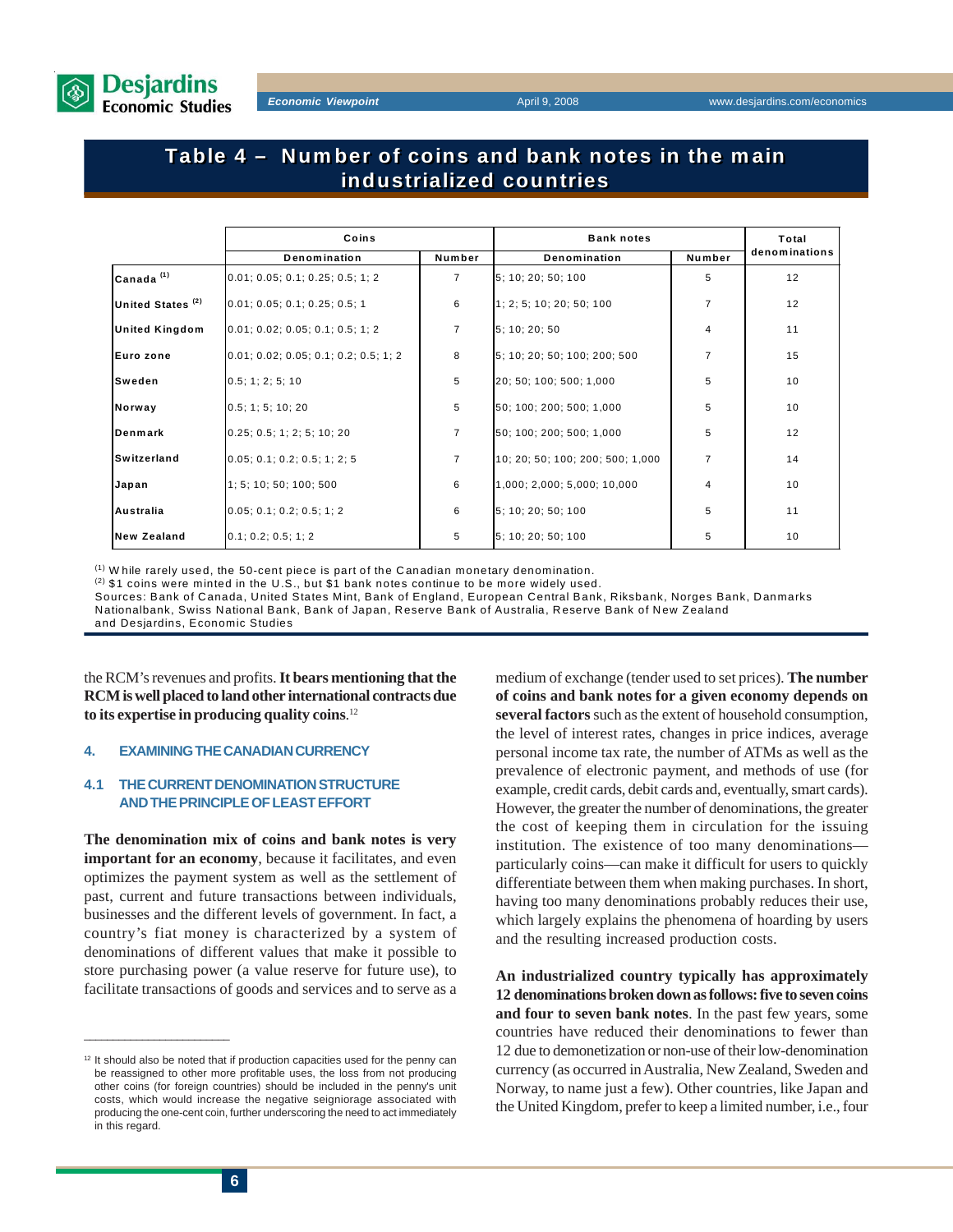

bank notes in circulation. It should be noted that the euro zone is the exception among industrialized countries with 15 denominations (eight coins and seven bank notes). The challenges of creating euroland currency involved, among other things, reconciling various monetary systems, which resulted in a larger number of denominations for the member nations.

Durability and production costs are two factors behind the decision to issue coins or bank notes. Except for lowdenomination coins, which are very inexpensive to produce compared to their bank note counterparts, **as a rule, bank notes have lower production costs while coins are more durable**. 13 Moreover, coins weigh more than bank notes, and are less popular among consumers.

**In general, the smaller a bank note's face value, the greater its circulation and the faster it wears out, which explains why issuing institutions tend to use durable coins for their small denominations**. In major industrialized countries, coins last, on average, from 20 to 30 years and cost from one to 20 cents to produce depending on their size, the metals used and the type of production process. For their part, bank notes in most countries have a lifespan of one to two years for small denominations, five to 10 years for highly used medium denominations and more than seven years for high-value denominations, which typically do not circulate widely.<sup>14</sup> In fact, the larger denominations have a longer lifespan because they mainly serve as a store of value and are therefore handled more carefully and less frequently. Conversely, smalldenomination bank notes have a shorter lifespan due to more careless handling and wider circulation, i.e., they are used in more transactions during the same period of time.

The cost of producing bank notes varies significantly from one country to the next due to major differences in the materials used (types of paper and plastic), anti-counterfeiting elements

 $\frac{1}{2}$  ,  $\frac{1}{2}$  ,  $\frac{1}{2}$  ,  $\frac{1}{2}$  ,  $\frac{1}{2}$  ,  $\frac{1}{2}$  ,  $\frac{1}{2}$  ,  $\frac{1}{2}$  ,  $\frac{1}{2}$  ,  $\frac{1}{2}$  ,  $\frac{1}{2}$  ,  $\frac{1}{2}$  ,  $\frac{1}{2}$  ,  $\frac{1}{2}$  ,  $\frac{1}{2}$  ,  $\frac{1}{2}$  ,  $\frac{1}{2}$  ,  $\frac{1}{2}$  ,  $\frac{1$ 

added to bank notes and the quality of the notes themselves. According to a recent study conducted by the Federal Reserve Bank of St. Louis, euro bank notes cost, on average, about 12 cents Canadian per unit to produce, whereas the unit cost of U.S. bank notes is about 5.5 cents Canadian. In Canada, the cost of producing a bank note is estimated, on average, at 9 cents (11 cents if distribution costs are included). Total production costs for striking coins are substantially higher than the corresponding figure for bank notes simply because far more coins than bank notes are issued each year. In Canada, for example, the RCM struck 2,206 million coins in 2006 (up 726.2 million coins or 49% over 2005) whereas the number of notes in circulation issued by the Bank of Canada increased by 75 million (i.e.,  $5.5\%$ ) in the same year.<sup>15</sup>

Due to problems associated with counterfeiting, money laundering, organized crime, the black market, commercial transactions not disclosed to tax authorities, as well as widespread use of electronic payments, fewer very largedenomination bank notes are being issued. This is also why some countries have fewer bank notes than others. For example, the denominations in circulation in Canada are actually made up of seven coins  $(1\phi, 5\phi, 10\phi, 25\phi, 50\phi, 10\phi)$ \$2)16 and five bank notes (\$5, \$10, \$20, \$50 and \$100). For crime-related reasons, Canada stopped issuing its \$1,000 bank note at the beginning of the century. This point will be covered in section 4.4.6.

**In most countries around the world, the spacing of denomination structures is usually as follows: 1-2-5, 10-20- 50, 100-200-500, 1,000-2,000-5,000, 10,000-20,000- 50,000...** In Canada, the spacing is slightly different:

| $\bullet$ | $1\mathcal{C}, 5\mathcal{C}$ | $(for 1-2-5)$                  |
|-----------|------------------------------|--------------------------------|
| $\bullet$ | $10¢$ , $25¢$ , $50¢$ ,      | $(for 10-20-50)$               |
| $\bullet$ | \$1, \$2, \$5,               | $(for 100-200-500)$            |
| $\bullet$ | \$10, \$20, \$50             | (for $1,000-2,000-5,000$ ) and |
| $\bullet$ | \$100                        | (for $10,000$ ).               |

 $\frac{1}{2}$  ,  $\frac{1}{2}$  ,  $\frac{1}{2}$  ,  $\frac{1}{2}$  ,  $\frac{1}{2}$  ,  $\frac{1}{2}$  ,  $\frac{1}{2}$  ,  $\frac{1}{2}$  ,  $\frac{1}{2}$  ,  $\frac{1}{2}$  ,  $\frac{1}{2}$  ,  $\frac{1}{2}$  ,  $\frac{1}{2}$  ,  $\frac{1}{2}$  ,  $\frac{1}{2}$  ,  $\frac{1}{2}$  ,  $\frac{1}{2}$  ,  $\frac{1}{2}$  ,  $\frac{1$ 

It should be noted that Canada does not have a two-cent coin, and that the 20-cent coin is replaced by the quarter and the 50-cent coin still exists but is rarely used.

<sup>13</sup> Let us take two examples with the \$5 and \$100 denominations in Canada. Assume these two notes cost 8 and 12 cents respectively to produce (the average actual production cost for bank notes in Canada is about 9 cents excluding distribution costs). However, the \$5 bill's lifespan is only one year while the \$100 bill's is about 10 years. The annual production cost amortized over the lifespan of these notes is therefore 8 cents for the \$5 bill and 1.2 cents for the \$100 bill. If we had a choice to issue the same quantity of these two denominations in coins and if we assumed that these new coins would both last about 20 years and their production cost was 20 cents for the \$5 coin and 30 cents for the \$100 coin, the annual cost amortized over the lifespan of these pieces would be one and 1.5 cents respectively. These two simplistic examples show that it is better to produce a \$5 coin (annual production cost of one cent versus eight cents for the note) and to keep the \$100 bill (annual production cost of 1.2 cents versus 1.5 cents for the coin).

<sup>&</sup>lt;sup>14</sup> The lifespan is generally estimated by the ratio of the number of coins or notes in circulation to the number of coins or notes destroyed. In Canada, \$5 and \$10 bills have a lifespan of one to two years; \$20 bills, two to four years; \$50 bills, four to six years; and \$100 bills, seven to nine years.

<sup>&</sup>lt;sup>15</sup> This figure of 75 million notes represents the difference between the number of notes put in circulation and the number taken out. Unlike the RCM, the Bank of Canada takes back the surplus from financial institutions. These notes are then either resold to financial institutions or simply destroyed, if they are deemed unfit for circulation. It should be noted that notes issued by the Bank of Canada are printed by two private firms, whereas the RCM strikes and issues the coins itself.

<sup>&</sup>lt;sup>16</sup> As mentioned earlier, the 50-cent coin is an official part of our currency with a very low circulation. It exists almost entirely for numismatic purposes.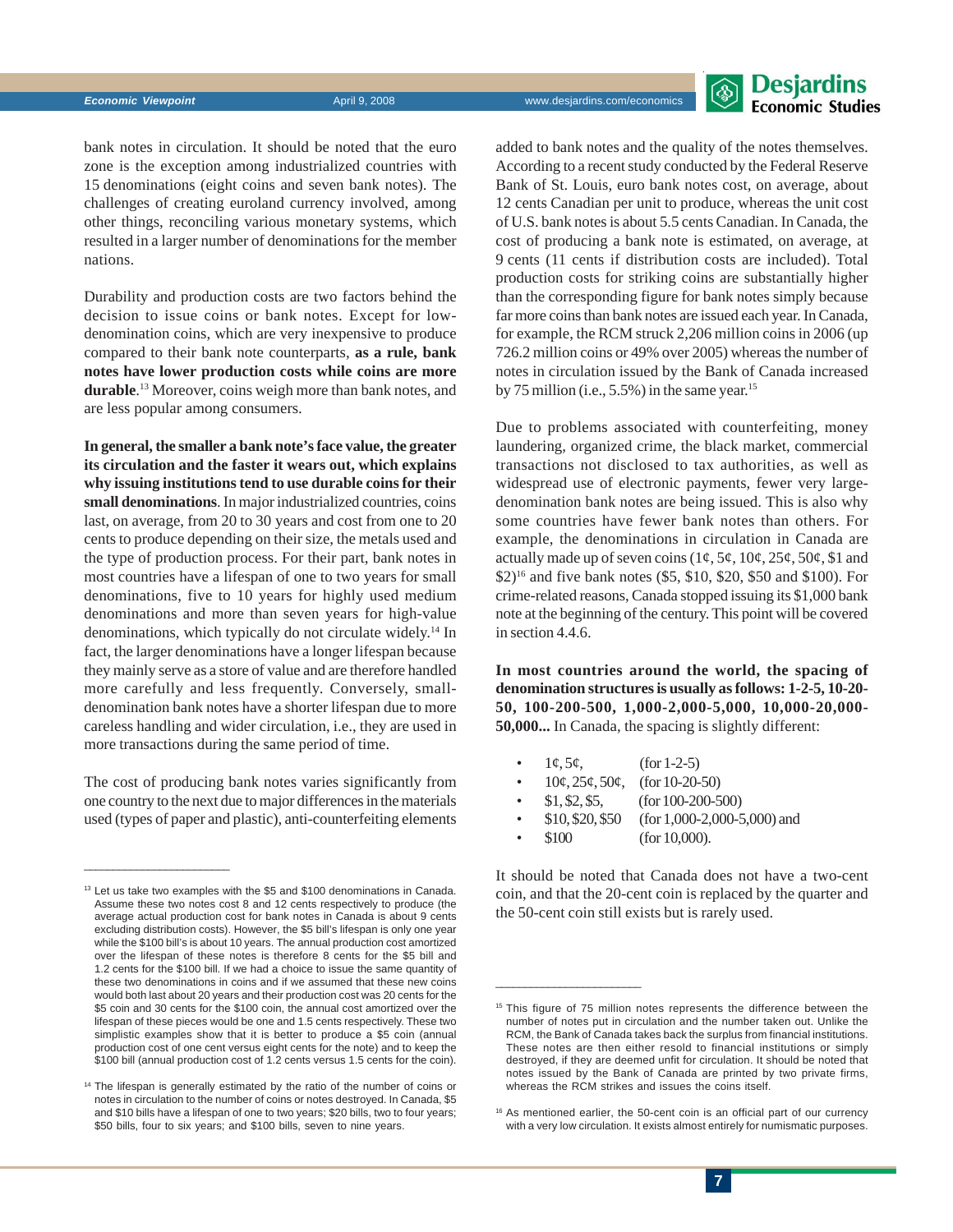

In mathematical language, this sequence (1-2-5) is referred to as binary-decimal triplets. They are consistent with a decimal system containing three denominations per factor of 10 and use only two dividers of 10, i.e., 2 and 5. The beauty of this structure is that it does not produce any decimals (with the exception of three operations for the Canadian spacing, i.e., \$50 divided by \$20, \$5 divided by \$2 and 25 cents divided by 10 cents).17 However, **this spacing between denominations is optimal and facilitates mental calculations**. 18 A number of countries still use a small variation of this spacing: 1-2,5-5, 10- 25-50, 100-250-500… or 1-3-5, 10-30-50, 100-300-500... Nondecimal based systems are rarely used today. In the past, other forms of spacing such as 1-3-6, 12-30-60, 240-1,200-2,400 was used in the United Kingdom during much of the 20th century until the currency was decimalized in February 1971. In terms of ease of use, this denomination spacing was very problematic for users.

A decimal monetary system with well-spaced denominations increases the efficiency with which the public can settle cash payments, and typically leads to a reduction in the total number of coins and bank notes in circulation. **This is referred to as the principle of least effort, i.e., cash transactions can be settled with as few tokens—coins or bank notes—as possible**. This principle is important for the convenience of users, and for issuing institutions due to the reduced cost of having fewer denominations. By cutting down on the number of coins and bank notes in circulation, a streamlined or optimized denomination mix is thus more efficient for all the stakeholders concerned. As mentioned above, while Canada has a reasonably good denomination structure, as prices and standard of living continue to rise, a number of improvements may well be warranted.

#### **4.2 ANALYSIS OF OUR DENOMINATION STRUCTURE USING THE D-METRIC MODEL**

Among the methods to analyze the sequence of denominations in circulation over time in a given country, **the D-metric model** **is known for its simplicity and ease of use.**19 **In fact, the Dmetric model identifies when a country should change its denomination structure to reflect erosion of purchasing power by inflation. It also helps economic agents make their cash transactions as efficiently as possible by specifying only the range of denominations appropriate for agents' purchasing power** (i.e., that they use as few denominations as possible in relation to their purchasing power). However, given that it has a certain margin of error, the model should only be viewed as an indicator, among others, of whether or not some denominations should be removed. Moreover, **other factors should be taken into consideration; i.e., the public's use of each denomination, the purpose of this use and the cost of producing denominations**. This aspect will be discussed at greater length in section 4.3.

**The key variable in the D-metric model is the amount of the average day's net pay (referred to as D-value)**. Its exact definition for Canada is as follows: total nominal labour income minus personal transfer payments made to governments, divided by the total number of business days. The figure is then re-divided by the total number of jobs to bring the figure down to a per-worker basis. **This variable shows the change in the average worker's daily purchasing power in a given country**. It fluctuates over time with the inflation rate and economic growth (productivity, shifting economic conditions, interest rate movements, etc.). Graph 4 below shows the evolution of the D-value in Canada between 1970 and 2050. At approximately \$18 in 1970, the D-value is currently about \$120 and should increase, on average, 4% per year for the next 40 years. It will reach approximately \$180 in 2018 and \$270 around 2028.



<sup>19</sup> Other models exist such as the Hentsch method and econometric analyses, notably that of Boeschoten's model.

 $\frac{1}{2}$  ,  $\frac{1}{2}$  ,  $\frac{1}{2}$  ,  $\frac{1}{2}$  ,  $\frac{1}{2}$  ,  $\frac{1}{2}$  ,  $\frac{1}{2}$  ,  $\frac{1}{2}$  ,  $\frac{1}{2}$  ,  $\frac{1}{2}$  ,  $\frac{1}{2}$  ,  $\frac{1}{2}$  ,  $\frac{1}{2}$  ,  $\frac{1}{2}$  ,  $\frac{1}{2}$  ,  $\frac{1}{2}$  ,  $\frac{1}{2}$  ,  $\frac{1}{2}$  ,  $\frac{1$ 

<sup>&</sup>lt;sup>17</sup> Technically, this involves a spread where the denominations increase between the powers of 2 and 3. The powers-of-two system can be defined as follows: 1-2-4-8-16-32-64-… and the powers-of-three: 1-3-9-27-81-243- 729-…

<sup>&</sup>lt;sup>18</sup> In an optimal sequence (in mathematical language, a harmonic series), the ratio between two consecutive denominations is a constant, as for example in the following sequences: 0.01-0.1-1-10-100-1,000… or 1-5-25-125-… Of course, these spreads have no meaning for a country's denomination structure. Hence, a compromise has to be found between, on the one hand, a system that resembles the constant ratio between consecutive denominations and, on the other, one that is easy to use for individuals and issuing institutions.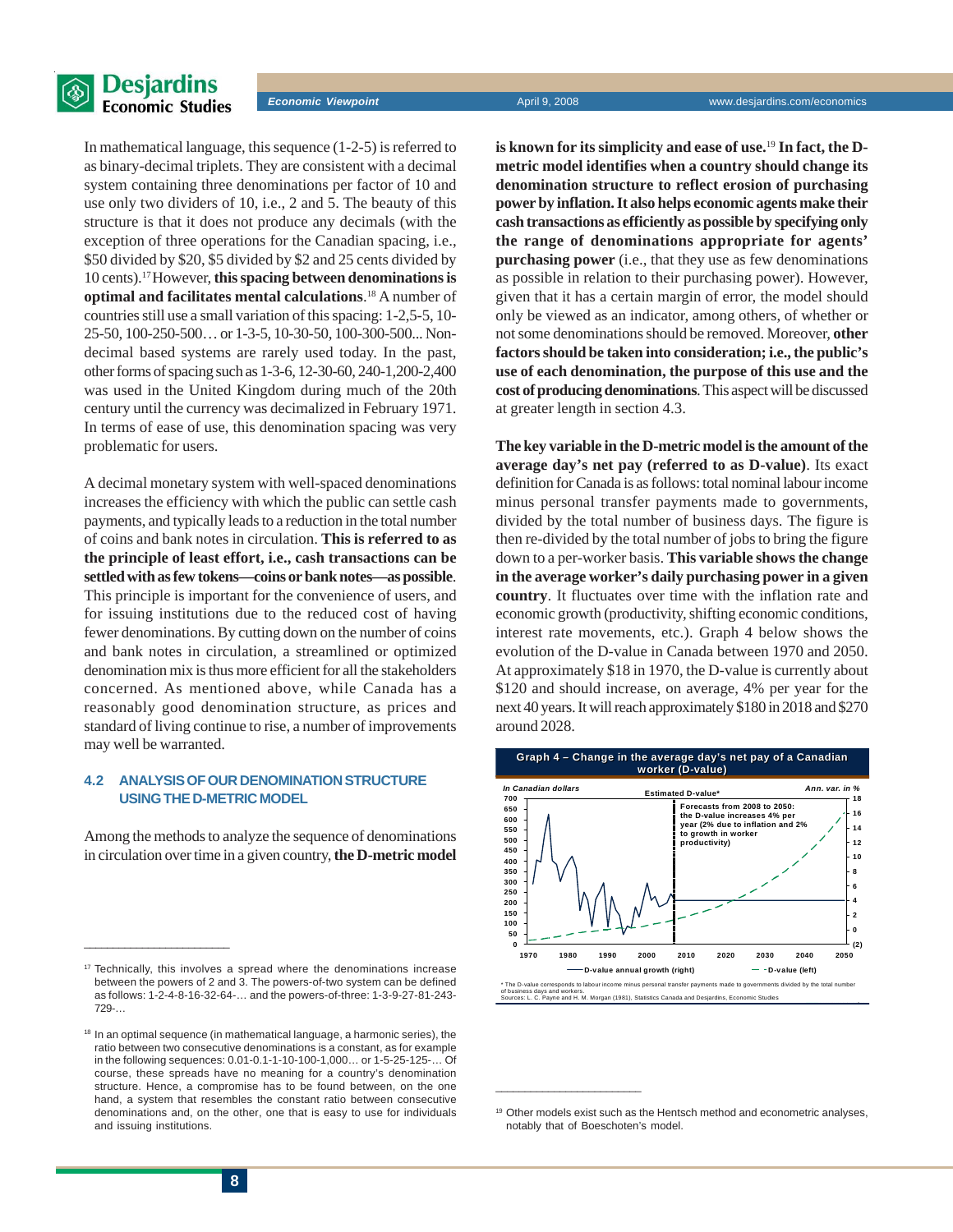

### **Table 5 – The years of major changes in the management Table 5 – The years of major changes in the management of Canadian denominations according to the D-metric model of Canadian denominations according to the D-metric model**



Note: The 2¢ coin as well as the \$200, \$500, and \$2,000 bank notes are not in circulation in Canada whereas the 50¢ coin exists but is not widely circulated and the \$1,000 is no longer issued but remains in circulation. **The years presented in the table correspond to the years major changes should be made according to the D-value.** Sources: L. C. Payne and H. M. Morgan (1981) and Desjardins, Economic Studies

**The developers of this model define the structure of denominations in D-value multiples that provide a rule of thumb for deciding whether to maintain, remove or add coins and bank notes in a given country**. In their view, the minimum coin denomination should have a value of D/5,000 (in reality equal to or greater than this ratio), and the largestdenomination coin should have a value of D/50. The other coins, if applicable, should correspond to a value of D/2,000, D/1,000, D/500, D/200 and D/100. Moreover, the smallest bank note should correspond to a value of D/20 and the largest to D multiplied by 5, with the other notes at D/10, D/5, D/2, D and 2D. Moreover, the note/coin boundary should be between D/20 and D/50. However, a bank note should be replaced by a coin only between D/35 and D/50 in order to minimize, among other things, the costs of converting certain systems, notably vending machines, as well as to reduce the issuing institution's production and transport costs. Consequently, changes in Dvalue should be tracked and compared over time (see Table 5 above).

As such, according to this model, and with Canada's D-value currently at \$120, the Canadian denomination structure should comprise six coins (5¢,  $10¢$ ,  $25¢$ ,  $50¢$ , \$1 and \$2) and six notes (\$5, \$10, \$20, \$50, \$100 and \$200). Moreover, the model calls for the penny's removal and the introduction of a \$200 bill as well as a \$500 bill. However, Canada should wait before issuing the latter bill (see section 4.4.6 for our explanations). In 10 years, when the D-value is around \$180, the optimal sequence would then be seven coins  $(5\varphi, 10\varphi, 25\varphi, 50\varphi, 1, $2 \text{ and } $5)$  and six notes (\$10, \$20, \$50, \$100, \$200 and \$500). The model also suggests reintroducing a \$1,000 bill, but it would be better to postpone this decision (see section 4.4.6 for our explanations). Table 6 on the next page summarizes the results of the Dmetric model for this year, in 10 years and in 20 years.

#### **As the D-metric model suggests, three groups of decisions could be taken over the next 20 years**:

#### **Now**:

- (1) Remove the penny (it should have been done many years ago, i.e., in 1982 according to the model), 20
- (2) Add a \$200 bill;

<sup>&</sup>lt;sup>20</sup> According to the D-metric model, the penny should have been retired in 1982 or a little later given that Canadian currency does not include a two-cent coin. If the latter had existed, the model would have suggested its removal in 2003.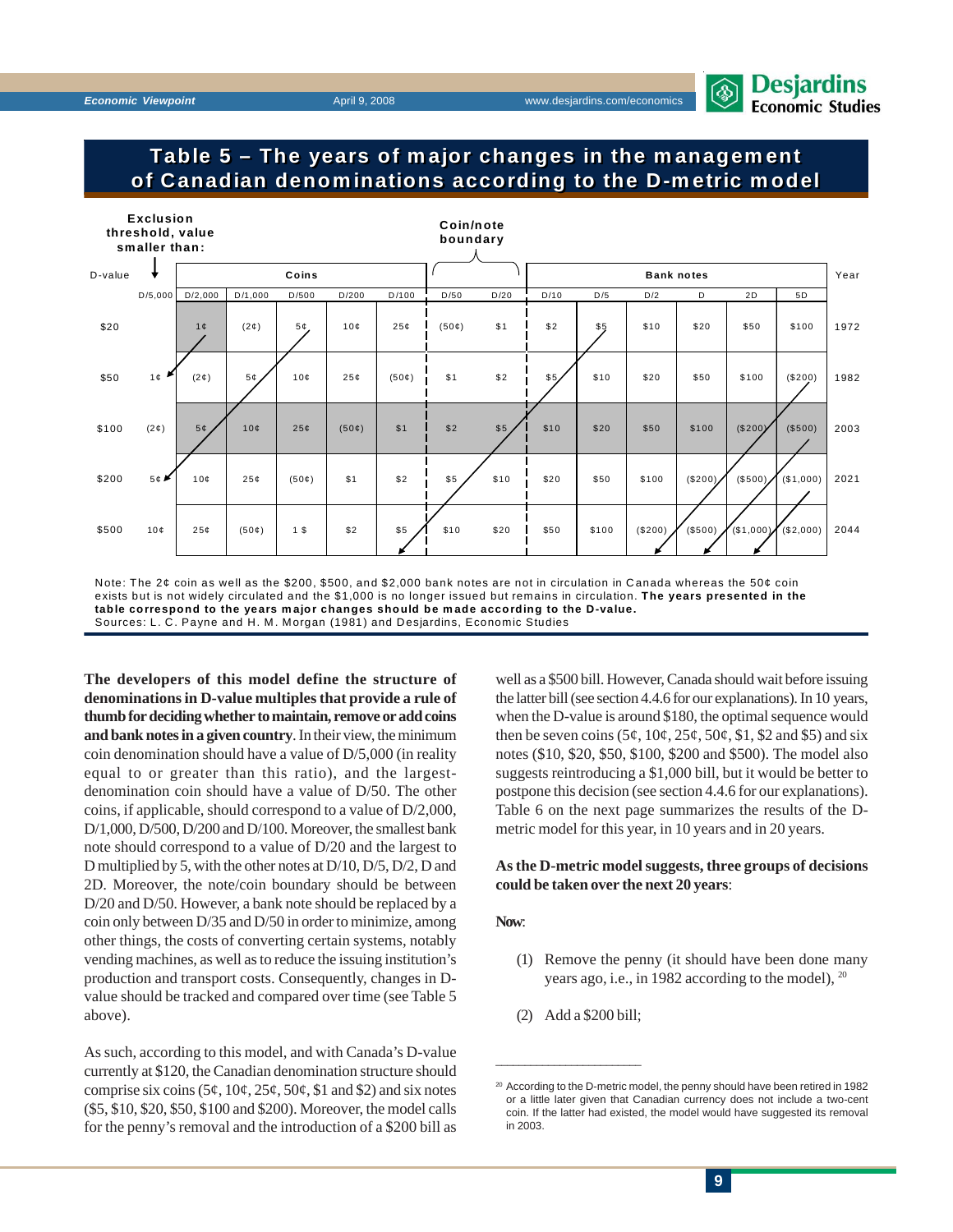

## **Table 6 – D-metric model results for the years 2008, 2018, 2028 Table 6 – D-metric model results for the years 2008, 2018, 2028 and corresponding denominations and corresponding denominations**

|                    | Year |                 |                 | Coins in order of increasing value |                      |                 |                 |                 |                 |                 | Bank notes in order of increasing value |                 |                 |                 | Year |                         |
|--------------------|------|-----------------|-----------------|------------------------------------|----------------------|-----------------|-----------------|-----------------|-----------------|-----------------|-----------------------------------------|-----------------|-----------------|-----------------|------|-------------------------|
|                    |      | 1 <sup>st</sup> | 2 <sup>nd</sup> | $3^{\text{rd}}$                    | 4 <sup>th</sup>      | 5 <sup>th</sup> | 6 <sup>th</sup> | 1 <sup>st</sup> | 2 <sup>nd</sup> | 3 <sup>rd</sup> | 4 <sup>th</sup>                         | 5 <sup>th</sup> | 6 <sup>th</sup> | 7 <sup>th</sup> |      |                         |
| D-metric<br>result | 2008 | 0.06            | 0.12            | 0.24                               | 0.61                 | 1.22            | 3.48            | 6.10            | 12.19           | 24.38           | 60.96                                   | 121.92          | 243.83          | 609.58          | 2008 | D-metric<br>result      |
| Associated<br>coin |      | 5 <sub>c</sub>  | 10 <sub>c</sub> | 25¢                                | $50¢$ <sup>(1)</sup> | \$1             | \$2             | \$5             | \$10            | \$20            | \$50                                    | \$100           | \$200           | \$500           |      | Associated<br>bank note |
| D-metric<br>result | 2018 | 0.09            | 0.18            | 0.36                               | 0.90                 | 1.80            | 5.16            | 9.02            | 18.05           | 36.09           | 90.23                                   | 180.47          | 360.93          | 902.33          | 2018 | D-metric<br>result      |
| Associated<br>coin |      | 5 <sub>c</sub>  | 10 <sub>c</sub> | 25¢                                | $50¢$ (1)            | \$1             | \$2             | $$5^{(2)}$$     | \$10            | \$20            | \$50                                    | \$100           | \$200           | \$500           |      | Associated<br>bank note |
| D-metric<br>result | 2028 | 0.13            | 0.27            | 0.53                               | 1.34                 | 2.67            | 7.63            | 13.36           | 26.71           | 53.43           | 133.57                                  | 267.13          | 534.27          | 1,335.67        | 2028 | D-metric<br>result      |
| Associated<br>coin |      | 10 <sub>c</sub> | 25 <sub>c</sub> | 50 $e^{(1)}$                       | \$1                  | \$2             | \$5             | \$10            | \$20            | \$50            | \$100                                   | \$200           | \$500           | \$1,000         |      | Associated<br>bank note |



 $<sup>(1)</sup>$  W hile rarely used, the 50-cent piece is part of the Canadian monetary denomination.</sup>

 $(2)$  In 2018, given that D/35 is greater than 5, the \$5 denomination should be replaced with a coin.

Sources: L. C. Payne and H. M. Morgan (1981) and Desjardins, Economic Studies

#### **Within 10 years**:

- (3) Replace the \$5 bill with a \$5 coin,
- (4) Add a \$500 bill;

#### **Within 20 years**:

- (5) Remove the five-cent coin,
- (6) Add a \$1,000 bill.

This list of changes suggested by the D-metric model clearly illustrates that inflation does not ultimately result in an increase in the number of denominations but rather in a gradual increase of their value, **a normal process in any modern economy**.

#### **4.3 ADDITIONAL QUESTIONS**

As prices rise, the D-metric model is a very useful tool for governments to determine the most appropriate time to change their denomination structure. **However, governments must** **temper any conclusions they draw from this model with other information that can affect the timing of certain changes**. Factors such as production volume and popularity of and cultural attachment to the denomination are important to consider. More specifically, the following information should be taken into account:

#### • **Data on the use of small-denomination coins**:

Is the denomination being used and put back into circulation in the retail distribution system or simply hoarded by consumers? Is the denomination unpopular among consumers for practical reasons (coin size for example) or for psychological reasons (as is the case with the \$2 bill in the United States)? Should a denomination be kept in circulation simply because people have an affinity for it?

#### • **Data on the quality of small-denomination notes**:

Are the notes only returned to financial institutions when they are so dilapidated, they must be destroyed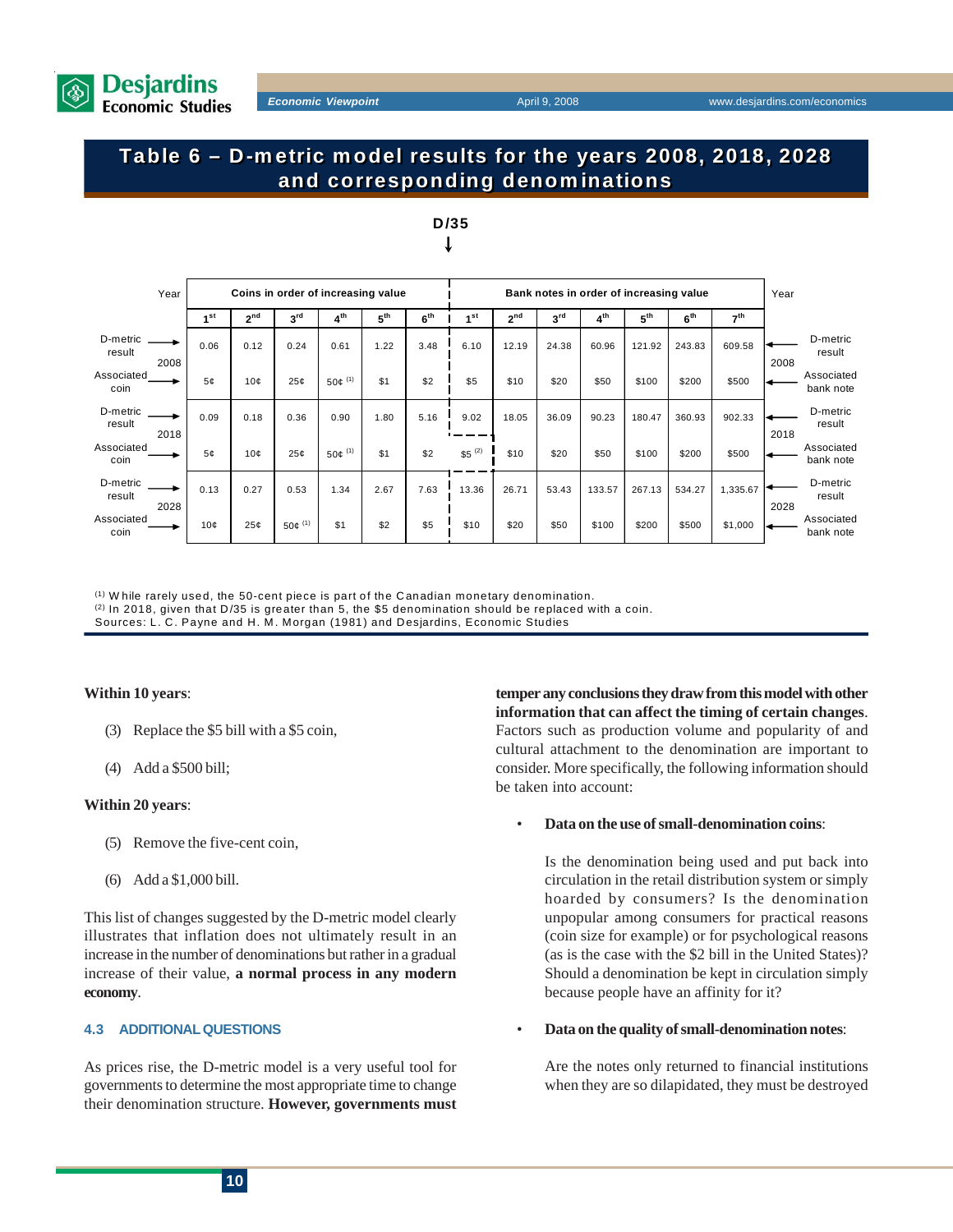

(smallest note syndrome21)? Is there a greater need for the denomination to be a coin rather than a bank note?

#### • **Data on the demand for large-denomination notes**:

Have the other payment methods reduced the demand for these large denominations? Are these denominations primarily used for illegal activities, particularly money laundering?

#### **4.4 OUR RECOMMENDATIONS WITH REGARDS TO CANADIAN DENOMINATIONS**

Following the previous results, we would like to make the following recommendations and comments concerning certain coins and bank notes:

#### **4.4.1 THE PENNY**

The penny should have been removed from circulation in the early 1980s. **The government has waited far too long to remove this coin**, which is produced in vast numbers each year simply because so many Canadians hoard it. Besides reducing costs for Canadian society, its removal would make the payment system more efficient because fewer coins would be used per transaction.<sup>22</sup>

#### **4.4.2 THE FIVE-CENT COIN**

 $\frac{1}{2}$  ,  $\frac{1}{2}$  ,  $\frac{1}{2}$  ,  $\frac{1}{2}$  ,  $\frac{1}{2}$  ,  $\frac{1}{2}$  ,  $\frac{1}{2}$  ,  $\frac{1}{2}$  ,  $\frac{1}{2}$  ,  $\frac{1}{2}$  ,  $\frac{1}{2}$  ,  $\frac{1}{2}$  ,  $\frac{1}{2}$  ,  $\frac{1}{2}$  ,  $\frac{1}{2}$  ,  $\frac{1}{2}$  ,  $\frac{1}{2}$  ,  $\frac{1}{2}$  ,  $\frac{1$ 

The penny must first be successfully eliminated before withdrawing the five-cent coin. **Five or 10 years after the penny is gone, and contrary to the D-metric model, which suggests removing it much later, the government should consider the merits of eliminating the nickel**. More specifically, the government would have to evaluate whether consumers tend to hoard rather than use this coin for their cash transactions as is currently the case with the penny. According to a survey conducted by Desjardins Group in February 2007, <sup>23</sup> almost half of Canadian consumers no longer use this coin for their cash payments. This proportion will likely exceed two thirds within the next 10 years. Moreover, the annual production of the five-cent coin is already relatively high, i.e., 138 million pieces, on average, over the past 5 years (see Graph 5 below). In our view, this means that more people are hoarding this coin. It would also be a good idea to evaluate the number of five-cent coins returned through the government's new recycling program.24 The higher the number, the greater the sign that this coin is more rarely used for commercial transactions, in which case its removal should be considered in the short-term.



**The question of rounding transactions will come up again, but this time to the nearest 10 cents**. However, as it was the case in New Zealand, the experience of rounding to the nearest five cents following the penny's removal should make Canadians more confident about the fact that rounding to the nearest 10 cents will be done symmetrically, and more importantly, without creating an upward pressure on prices.

#### **4.4.3 THE 50-CENT COIN**

 $\frac{1}{2}$  ,  $\frac{1}{2}$  ,  $\frac{1}{2}$  ,  $\frac{1}{2}$  ,  $\frac{1}{2}$  ,  $\frac{1}{2}$  ,  $\frac{1}{2}$  ,  $\frac{1}{2}$  ,  $\frac{1}{2}$  ,  $\frac{1}{2}$  ,  $\frac{1}{2}$  ,  $\frac{1}{2}$  ,  $\frac{1}{2}$  ,  $\frac{1}{2}$  ,  $\frac{1}{2}$  ,  $\frac{1}{2}$  ,  $\frac{1}{2}$  ,  $\frac{1}{2}$  ,  $\frac{1$ 

"The 50-cent coin has hardly been used for commercial transactions for the past few decades, but it remains popular among collectors." This statement taken from the RCM website tells the tale of the 50-cent coin. **Used primarily for numismatic purposes, it is essentially a collector's coin**. Consumers do not use it to pay for their cash purchases and merchants do not use it when giving change to consumers and have no space for it in their cash registers. Not surprisingly therefore, the annual average production of 50-cent coins in

 $21$  When a currency's purchasing power falls, the speed at which its smallest note wears out goes up. This phenomenon is referred to as the smallest bank note syndrome. To avoid the cost of depositing these notes and obtaining replacements, merchants tend to hold on to them longer. Many notes in circulation are in such bad condition that the central banks or issuing institutions have no choice but to destroy them and issue new ones on the retail market. As a consequence, production costs for the smallest notes continue to rise and it becomes imperative to replace them with coins. Canada experienced this very situation with its \$1 and \$2 bills in the 1980s and 1990s respectively. At the present time, the \$5 bill appears to be headed in the same direction. The notes in circulation are either in very poor condition or brand new because they have just been printed.

<sup>&</sup>lt;sup>22</sup> A number of studies show that removing the smallest coins from circulation tends to reduce the number of denominations per transaction and thus makes the retail payment system more efficient.

<sup>&</sup>lt;sup>23</sup> [For more information, see the Press Release of February 15, 2007 entitled](http://www.desjardins.com/en/a_propos/etudes_economiques/actualites/point_vue_economique/pve8020401.pdf) "Should We Say Goodbye to the Penny?"

<sup>&</sup>lt;sup>24</sup> See section 5.4 for more information on this program.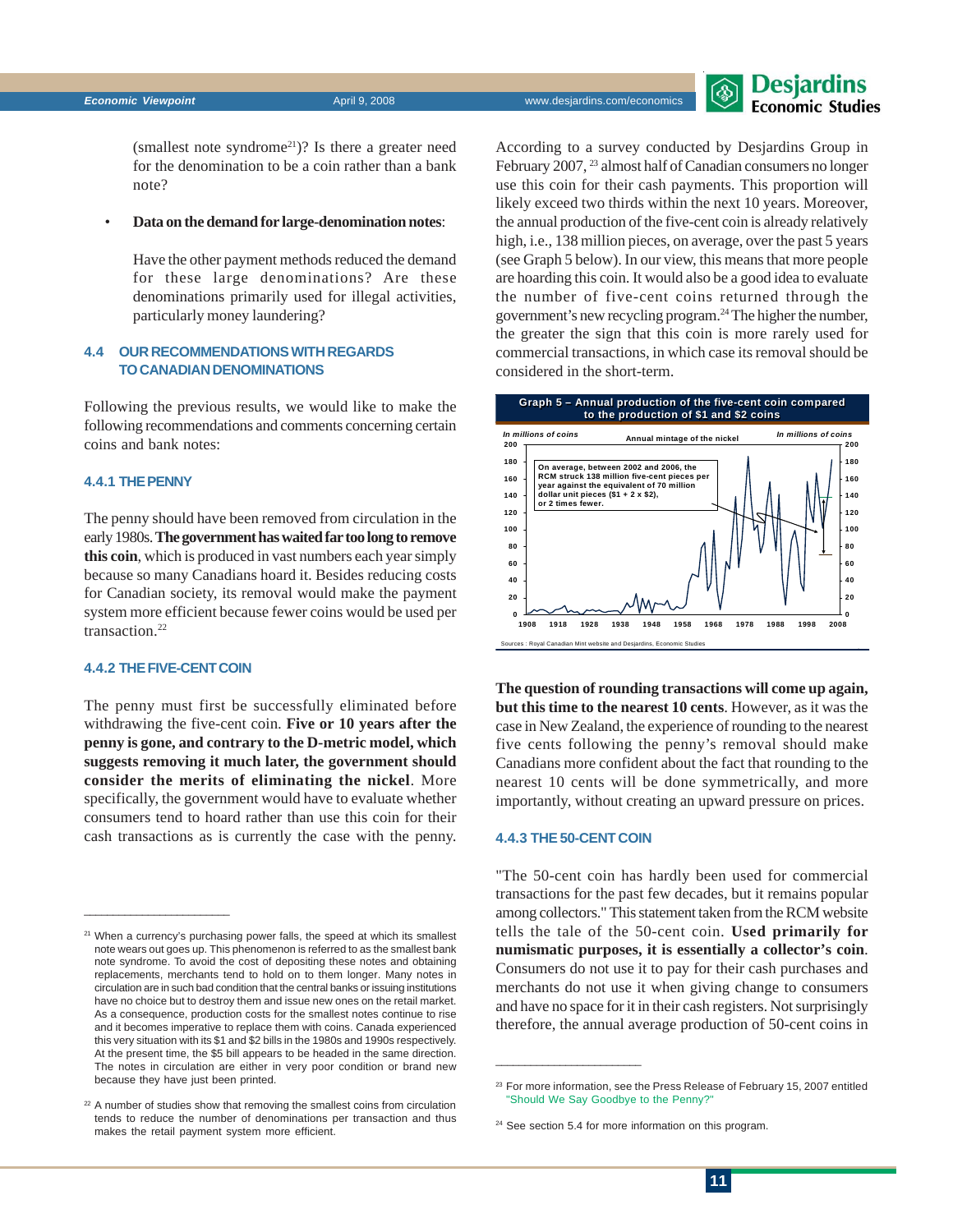

## **Graph 6 – When to consider converting the smallest bank note Graph 6 – When to consider converting the smallest bank note to a coin in Canada according to the D-metric model to a coin in Canada according to the D-metric model**



Sources: L. C. Payne and H. M. Morgan (1981), Statistics Canada and Desjardins, Economic Studies

the five-year period from 2002 to 2006 has been 83 times smaller than the corresponding figure for 25-cent coins (3 million compared to 248 million pieces).

This case clearly shows that consumers and merchants have their word to say on the usefulness of a coin or bank note for cash transactions. It is also quite apparent that consumers do not want to use too many denominations, particularly coins, for commercial transactions. **Concerning the 50-cent coin, its weight and size certainly worked against it**; its mass and diameter are respectively 57% and 14% greater than the 25 cent coin. The usefulness of the 50-cent coin should increase once the one-cent and five-cent coins are removed from circulation and a \$5 coin is introduced. However, we believe the government should follow the example of the Reserve Bank of New Zealand (RBNZ) and rethink the size and weight of its small-denomination coins. In fact, over the past 20 years, the RBNZ began by reducing the number of smalldenomination coins in circulation (under \$1) from six to three  $(1\varphi, 2\varphi, 5\varphi, 10\varphi, 20\varphi)$  and  $50\varphi, 10\varphi, 20\varphi)$  followed by their size. Thus, on July 31, 2006, the RBNZ introduced smaller and lighter coins into circulation. The new 10-cent, 20-cent and 50-cent coins in New Zealand kept the same appearance as their predecessors except for the 10-cent coin, which is



now copper-coloured. Lastly, the \$1 and \$2 coins were not modified.

#### **4.4.4 \$1 AND \$2 COINS**

**The conversion from paper money to coins occurred at about the right time for the \$1 and a bit ahead of schedule for the \$2**. The loonie should have been introduced, according to the D-metric model (i.e., between D/50 and D/35), between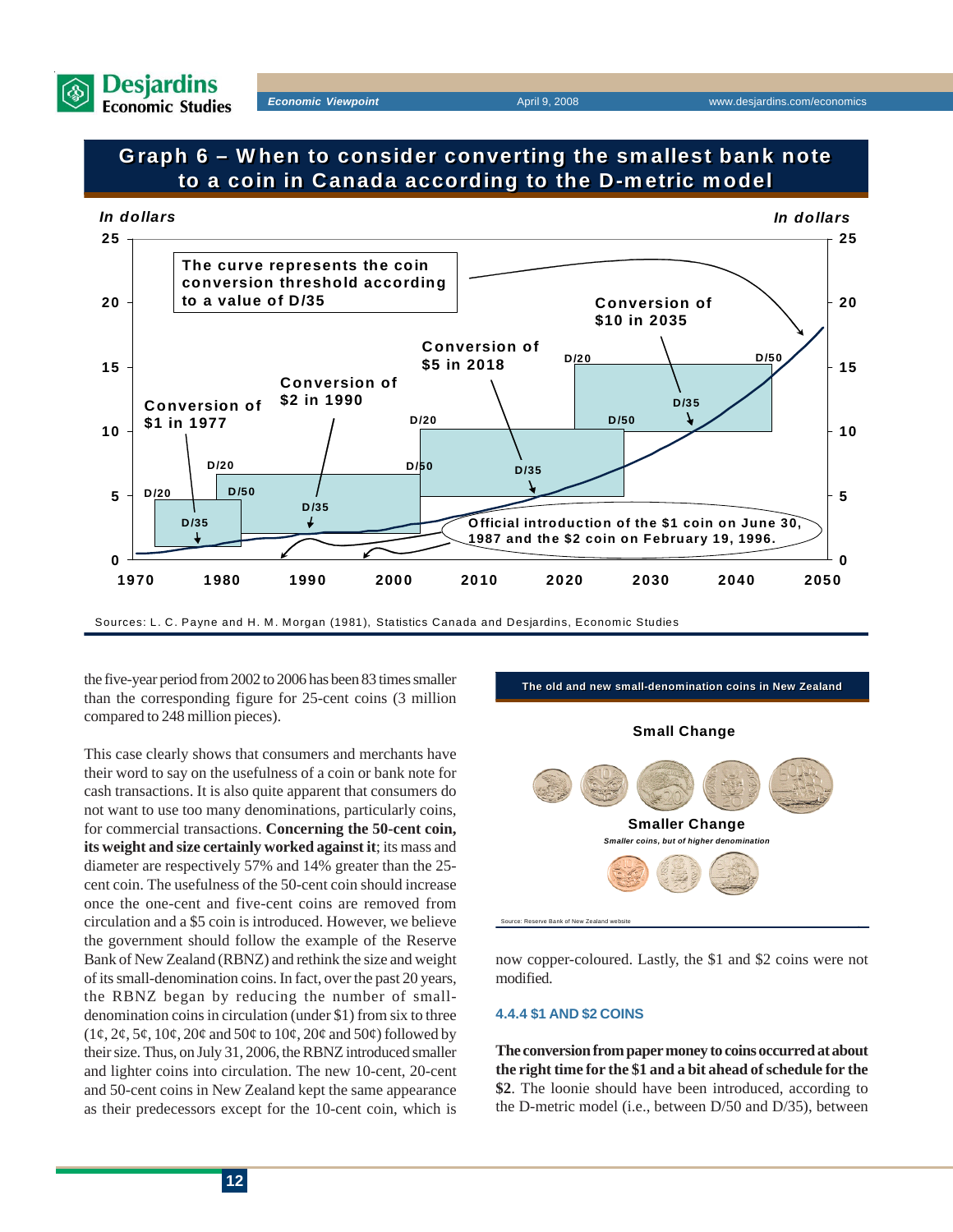

1977 and 1982. Instead, it was officially introduced on June 30, 1987 (see Graph 6 on page 12). For its part, the toonie should have appeared between 1989 and 2003 but was officially introduced on February 19, 1996. The federal government decided to proceed more quickly in this regard in order to reduce costs and also to meet the demand of merchants, particularly from businesses conducting transactions with coin-handing machines and coin dispensers (for example, public transit, parking, etc.). The stronger demand for \$1 and \$2 coins over their paper counterparts shows that these denominations are more useful in coin form.25 **At the time, the quality of \$1 and \$2 notes in circulation had deteriorated substantially (smallest bank note syndrome), which signalled the need to replace them with coins**.

### **4.4.5 THE \$5 BANK NOTE**

 $\frac{1}{2}$  ,  $\frac{1}{2}$  ,  $\frac{1}{2}$  ,  $\frac{1}{2}$  ,  $\frac{1}{2}$  ,  $\frac{1}{2}$  ,  $\frac{1}{2}$  ,  $\frac{1}{2}$  ,  $\frac{1}{2}$  ,  $\frac{1}{2}$  ,  $\frac{1}{2}$  ,  $\frac{1}{2}$  ,  $\frac{1}{2}$  ,  $\frac{1}{2}$  ,  $\frac{1}{2}$  ,  $\frac{1}{2}$  ,  $\frac{1}{2}$  ,  $\frac{1}{2}$  ,  $\frac{1$ 

**As mentioned earlier, the \$5 bill is now beginning to suffer from the smallest bank note syndrome**. The state of these bills is making them increasingly unfit for circulation and their lifespan is also becoming shorter (just over a year according to the Bank of Canada26). **While the \$5 bill's conversion to a coin should be postponed as long as possible in order to minimize the costs of the change, the currency's evershortening lifespan should also be considered since bank note replacement costs are directly affected**. According to the D-metric model, the \$5 bill's conversion should occur within the next 10 years (see Graph 6). While not the main consideration, consumers' attachment to the \$5 bill should also be taken into account. Lastly, past experience in Canada and elsewhere shows that if the issuing institution waits too long to replace a bank note suffering from the smallest bank note syndrome, its condition will deteriorate to such an extent that circulation will slow over time and the denomination structure will become less efficient.

Two final observations can be made with regards to the \$5 bill. First, while not an essential consideration (see introduction), the money the federal government would save by replacing the bill with a coin would increase the seigniorage associated with this denomination, particularly if demand increases over the years.<sup>27</sup> Second, the introduction of a  $$5$ 

<sup>25</sup> The conversion to coins allowed the federal government to save close to \$500 million over 20 years.

coin should ultimately result in fewer total coins in the pockets of users, especially if the one-cent and five-cent coins are removed from circulation. Canadians will be more likely to accept these changes **if the government, in addition to reducing the number of coins, also reduces their weight and size**. 28

#### **4.4.6 \$200, \$500 AND \$1,000 BILLS**

**On May 12, 2000, the Bank of Canada stopped issuing the \$1,000 bill. Commencing on this date, when holders deposited them in the bank, these notes were removed from circulation**. 29 Issued by the Bank of Canada since its inception in 1935, \$1,000 bills were largely an accident of history. Prior to 1935, these notes were used to settle local banks' clearing operations. Over the years and decades, it was only as the real value of these denominations fell that they began to be used in general circulation.<sup>30</sup> In 1999, the total number of \$1,000 bills in circulation amounted to 3.9 million, representing only 0.3% of the total number of notes in circulation issued by the Bank of Canada. Today, in Canada or elsewhere in the world, there are just over one million of these notes in circulation. The \$1,000 bill, which represented an even smaller proportion of bank notes used for cash transactions because they were put back into circulation in the retail distribution system far less quickly than other bank notes,<sup>31</sup> was taken out of circulation in an effort to fight money laundering and to a larger extent, organized crime. In this regard, authorities considered that these bills facilitated too many illegal activities (essentially drug trafficking, gambling, prostitution and extortion).<sup>32</sup>

An analysis of whether or not large denominations should be issued must take the following three considerations into account:

<sup>&</sup>lt;sup>26</sup> Compared to two to four years for \$20 bank notes and seven to nine years for \$100 bank notes according to the Bank of Canada.

 $27$  It bears mentioning that seigniorage is the revenue a country earns from issuing fiat money, minus its cost to produce, circulate and maintain the currency (replacement of coins and, especially, used bank notes). In Canada, seigniorage currently stands at about \$2.1 billion per year, i.e., \$2 billion for bank notes and about \$100 million for coins.

<sup>&</sup>lt;sup>28</sup> In Canada, because ATMs usually dispense only \$20 bills, demand for these notes has risen sharply. Moreover, merchants typically use \$5 bills to hand out change on purchases made with \$20 bills. As a result, demand for these two denominations is strong, to the detriment of the \$10 bill.

<sup>29</sup> See the Bank of Canada's press release of May 8, 2000: http:// www.bankofcanada.ca/en/press/2000/pr00-8.html.

<sup>&</sup>lt;sup>30</sup> For many years Canada had the distinction among the largest countries of the world of issuing the largest denomination bank note. However, following the appreciation in the 1970s, and to a lesser extent, in the 1980s of the German mark and Swiss franc, the 1,000 mark and 1,000 Swiss franc bank notes reached a value in the 1990s similar to the Canadian \$1,000 bill. For its part, the U.S. stopped issuing the following denominations in 1950: \$500, \$1,000, \$5,000 and \$10,000.

<sup>&</sup>lt;sup>31</sup> In technical terms, we mean that these notes have a low circulation velocity or speed.

<sup>&</sup>lt;sup>32</sup> It should be noted that even if the underground economy remains illegal as regards taxes, some of the activities are not by nature criminal.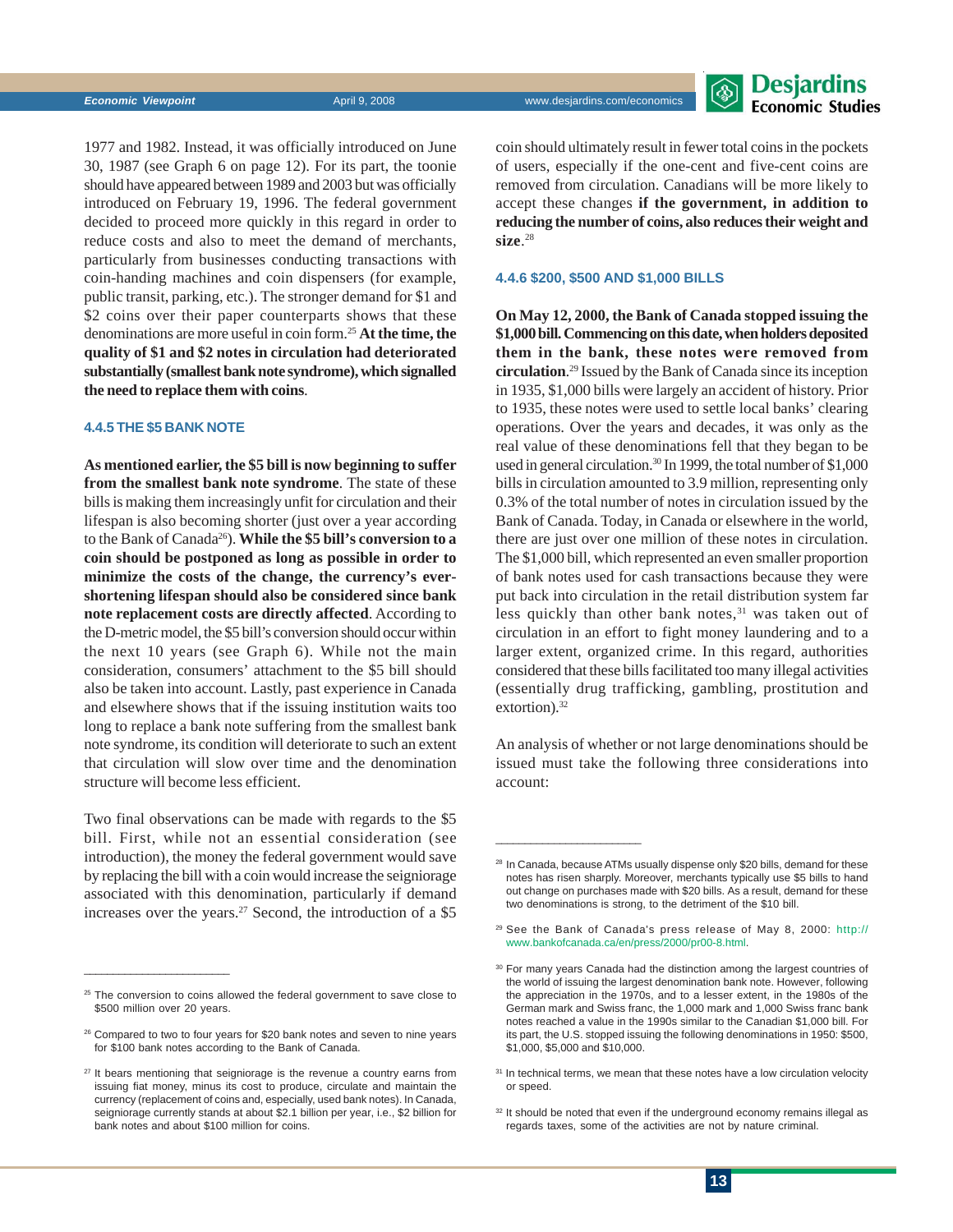



- The usefulness of these bills for cash transactions (daily);
- The usefulness of these bills as a store of value;
- The usefulness of these bills as an anonymous financial asset (they leave no trace and are not registered in the holder's name).

For example, \$5 and \$20 bills are used extensively for cash transactions primarily because ATMs typically dispense only \$20 bills, and \$5 bills are most often used for making change. However, **the \$1,000 bank note is useful because it is a store of value as well as an anonymous financial asset**. It bears mentioning that the D-metric model described earlier does not recommend re-issuing this bank note at the present time. Clearly, this would also have been all the more true in 1935. The reason stems from the fact that the D-metric model focuses on the usefulness of a denomination for daily cash transactions, i.e., the need for a denomination in relation to the average purchasing power of workers. It is with this in mind that the model's following recommendations should be weighed: **keep the \$100 bill in circulation; in a few years consider introducing a \$200 bill in order to adjust to the rising prices** and in order to reduce the total number of notes in circulation.

However, it would be appropriate to wait another decade or so before issuing one or more denominations larger than the \$100 bill. In the past few years, the relationship between inflation and the level of cash payments has blurred, particularly for large denominations. **The inflationary effect has been tempered by the proliferation of new payment methods**. Moreover, Canada resembles most other countries, except the euro zone and Switzerland, in terms of its largest bill in circulation (see Table 7 below). Before introducing large denominations, it is important to first ensure that most merchants will accept \$50 and \$100 bills for cash payments. Relatively high counterfeiting rates have raised concerns

#### **Table 7 – The smallest and largest bank notes in the main industrialized countries Table 7 – The smallest and largest bank notes in the main industrialized countries**

|                       |                      | <b>Smallest bank notes</b>            |                      | Largest bank notes                    |  |  |  |
|-----------------------|----------------------|---------------------------------------|----------------------|---------------------------------------|--|--|--|
|                       | In local<br>currency | In Canadian<br>dollars <sup>(1)</sup> | In local<br>currency | In Canadian<br>dollars <sup>(1)</sup> |  |  |  |
| Canada                | 5                    | 5                                     | 100                  | 100                                   |  |  |  |
| <b>United States</b>  |                      |                                       | 100                  | 100                                   |  |  |  |
| <b>United Kingdom</b> | 5                    | 10                                    | 50                   | 99                                    |  |  |  |
| Euro zone             | 5                    |                                       | 500                  | 716                                   |  |  |  |
| Sweden                | 20                   | 3                                     | 1.000                | 152                                   |  |  |  |
| Norway                | 50                   | 9                                     | 1.000                | 178                                   |  |  |  |
| Denmark               | 50                   | 10                                    | 1.000                | 192                                   |  |  |  |
| Switzerland           | 10                   | 9                                     | 1.000                | 863                                   |  |  |  |
| Japan                 | 1.000                | 9                                     | 10.000               | 88                                    |  |  |  |
| <b>Australia</b>      | 5                    | 4                                     | 100                  | 86                                    |  |  |  |
| <b>New Zealand</b>    | 5                    | 4                                     | 100                  | 76                                    |  |  |  |

(1) Exchange rate as of December 20, 2007.<br>Sources: Bank of Canada, United States Mint, Bank of England, European Central Bank, Riksbank, Norges Bank, Danmarks<br>Nationalbank, Swiss National Bank, Bank of Japan, Reserve Bank

among business owners who prefer more secure methods of payment (notably debit cards, credit cards and soon, smart cards). However, this attitude may change if the observed reduction in the counterfeiting rates resulting from the introduction by the Bank of Canada of a new series of more secure bank notes persists.

While the \$200 bill will not be introduced within the next few years and the \$500 bill is decades away, the government should routinely assess its denomination structure. There may come a time when the only way to reduce the total number of denominations in circulation is to create new, larger ones, provided there is demand in this regard. Generally speaking, **when rising prices continue to erode a currency's value, the smallest denomination quickly becomes obsolete. Conversely, when circulation of the largest bank note increases, a larger denomination will eventually have to be introduced**.

#### **5. SIX MYTHS TO DEBUNK**

This study concludes by refuting the main arguments against the penny's removal.

#### **5.1 MYTH NO. 1: REMOVING THE PENNY WOULD BE INFLATIONARY**

As mentioned earlier, many Canadians fear that removing the penny from circulation would increase inflation. They think that rather than round cash transactions symmetrically to the nearest five cents, merchants would tend to round up prices to their advantage and thus create inflationary pressures. However, the experience of many countries (for example, New Zealand and Australia) has clearly shown that this does not occur. Moreover, as predicted by economic theory, rounding is done symmetrically in these countries due to the competitiveness of retail trade. There is no reason to believe that Canada would be any different in this regard. While experts have written extensively on the topic and many empirical and theoretical studies have proven otherwise, many people still publicly claim that removing the penny would drive prices up. However, we believe they would still cling to their views even if the number of studies refuting their claims were doubled or even tripled. **Suffice it to say that the economic arguments and past experience of many countries shed enough light on the topic (see box on the following page)**.

Why are these misconceptions still around and why are they still being pushed by many public stakeholders? **The successive governments of the past few years have not considered relevant to inform Canadians about the result of these studies**. The topic has therefore remained ambiguous and even created a real fear that rounding would tend to increase inflation.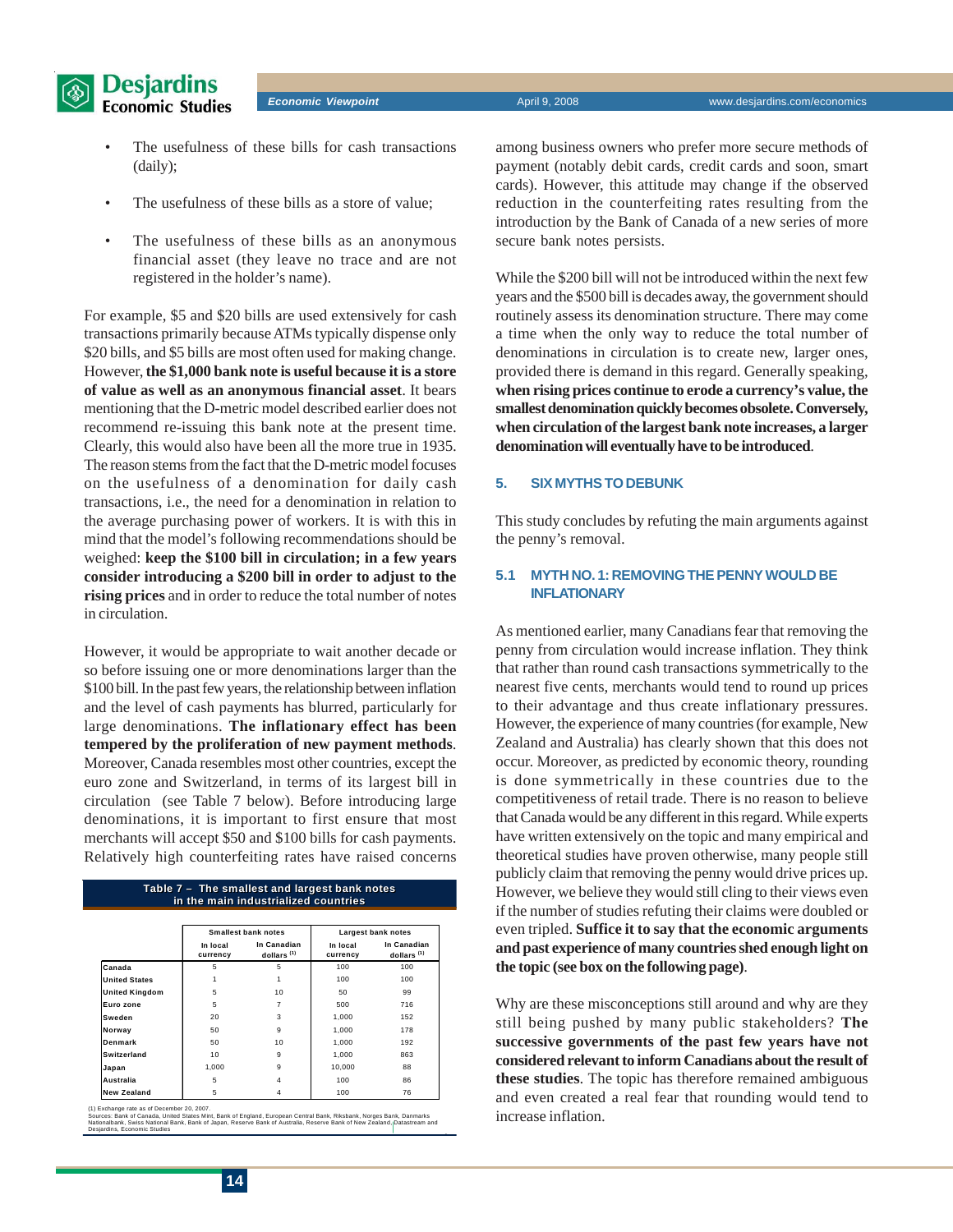$\frac{1}{2}$  ,  $\frac{1}{2}$  ,  $\frac{1}{2}$  ,  $\frac{1}{2}$  ,  $\frac{1}{2}$  ,  $\frac{1}{2}$  ,  $\frac{1}{2}$  ,  $\frac{1}{2}$  ,  $\frac{1}{2}$  ,  $\frac{1}{2}$  ,  $\frac{1}{2}$  ,  $\frac{1}{2}$  ,  $\frac{1}{2}$  ,  $\frac{1}{2}$  ,  $\frac{1}{2}$  ,  $\frac{1}{2}$  ,  $\frac{1}{2}$  ,  $\frac{1}{2}$  ,  $\frac{1$ 

 $\frac{1}{2}$  ,  $\frac{1}{2}$  ,  $\frac{1}{2}$  ,  $\frac{1}{2}$  ,  $\frac{1}{2}$  ,  $\frac{1}{2}$  ,  $\frac{1}{2}$  ,  $\frac{1}{2}$  ,  $\frac{1}{2}$  ,  $\frac{1}{2}$  ,  $\frac{1}{2}$  ,  $\frac{1}{2}$  ,  $\frac{1}{2}$  ,  $\frac{1}{2}$  ,  $\frac{1}{2}$  ,  $\frac{1}{2}$  ,  $\frac{1}{2}$  ,  $\frac{1}{2}$  ,  $\frac{1$ 

### **WHY WILL REMOVING THE PENNY NOT HAVE AN IMPACT ON INFLATION**

The economic arguments: first, the second decimal of the retail process (after taxes and after rounding) will be distributed uniformly, meaning that rounding to the nearest five cents will be symmetrical, i.e., will cancel itself out over a large number of transactions. Second, this symmetrical rounding will, in average, have no effect on business profits or on the prices paid by consumers and will therefore not be inflationary. In a competitive environment, prices reflect costs and move in tandem. Third, if prices were rounded up more often than down (which, we reiterate, will not be the case over a large number of transactions), the adjustment of the price level will only occur once. In other words, there will be a one-time price adjustment. Fourth, cash transactions account for just a small proportion of the basket of goods and services purchased by consumers and are often below \$20. Hence, their impact on the inflation rate is negligible. Fifth, for marketing reasons and depending on the nature and price of transactions, businesses may round retail prices down more often than up, which would therefore result in a slight decrease in inflation. This is precisely what occurred in several countries after their smallest coin was removed from circulation. Hence, for all these reasons, the penny's removal would not unduly favour business and drive inflation up. Lastly, in a competitive environment, would any merchant want to be characterized as someone who systematically adjusts prices upward? The answer is obvious.

Experiences of some countries: the countries that no longer use or removed their small-denomination coins include Australia, New Zealand, Finland, Netherlands and Belgium. In all these cases, prices were rounded symmetrically and prices did not go up. In the short term, some countries even saw their retail prices fall slightly. An experiment conducted in various U.S. states also showed these results.

Lastly, some people are drawing a comparison between the introduction of new currency in 2002 in the euro zone and the removal of coins from circulation. This type of statement merits clarification. Effectively, member nations saw their coins and national bank notes replaced by a new currency—the euro. The complexity of national currency conversion rates to the euro did drive inflation up temporarily in some countries as for example, food and clothing prices rose. However, competitive forces resolved this situation in the medium term. This cannot be compared to removing a single coin—the smallest denomination—from a given currency.

Moreover, to complicate matters further, until last year, the RCM has remained rather mute on the penny's inordinately high production level. Finally, in its 2006 annual report, in which it should have explained why the annual production of the penny had reached 1.2 billion pieces, it briefly mentioned that this issue required further analysis in collaboration with the Department of Finance and the Bank of Canada.<sup>33</sup> Admittedly, the RCM is in a rather difficult position. If it suggests the penny's removal to the Department of Finance, it would then lose, in the short term, more than half of its national production of Canadian coins.34

The Department of Finance and the RCM jointly published a market study on this issue in fall 2007. 35 However, the authors do not inform Canadians on the merits of certain economic arguments or the pros and cons of the penny's removal. They simply report the opinions of the various economic agents (consumers, merchants, financial institutions, armoured car companies, etc.) on the withdrawal of the penny and on what should be done if the government were to make this decision. Prepared by a marketing firm, this study mentions that in the two to three years following a decision to remove the penny from circulation, studies should be conducted to evaluate the resulting inflationary consequences. Would the government make such a decision without first evaluating the consequences of removing the penny from circulation on price levels? Probably not. In our view, this discussion only fuels



### **Economic Viewpoint April 9, 2008** Www.desjardins.com/economic

<sup>&</sup>lt;sup>34</sup> However the current situation is different from the past. As mentioned in section 3.3, retiring the penny would free up production capacity to produce coins for other countries. The RCM would therefore not see its total production affected.

<sup>&</sup>lt;sup>35</sup> "The Future of the Penny in Canada," a market study conducted by Altitude Marketing Research on behalf of the RCM and the Department of Finance.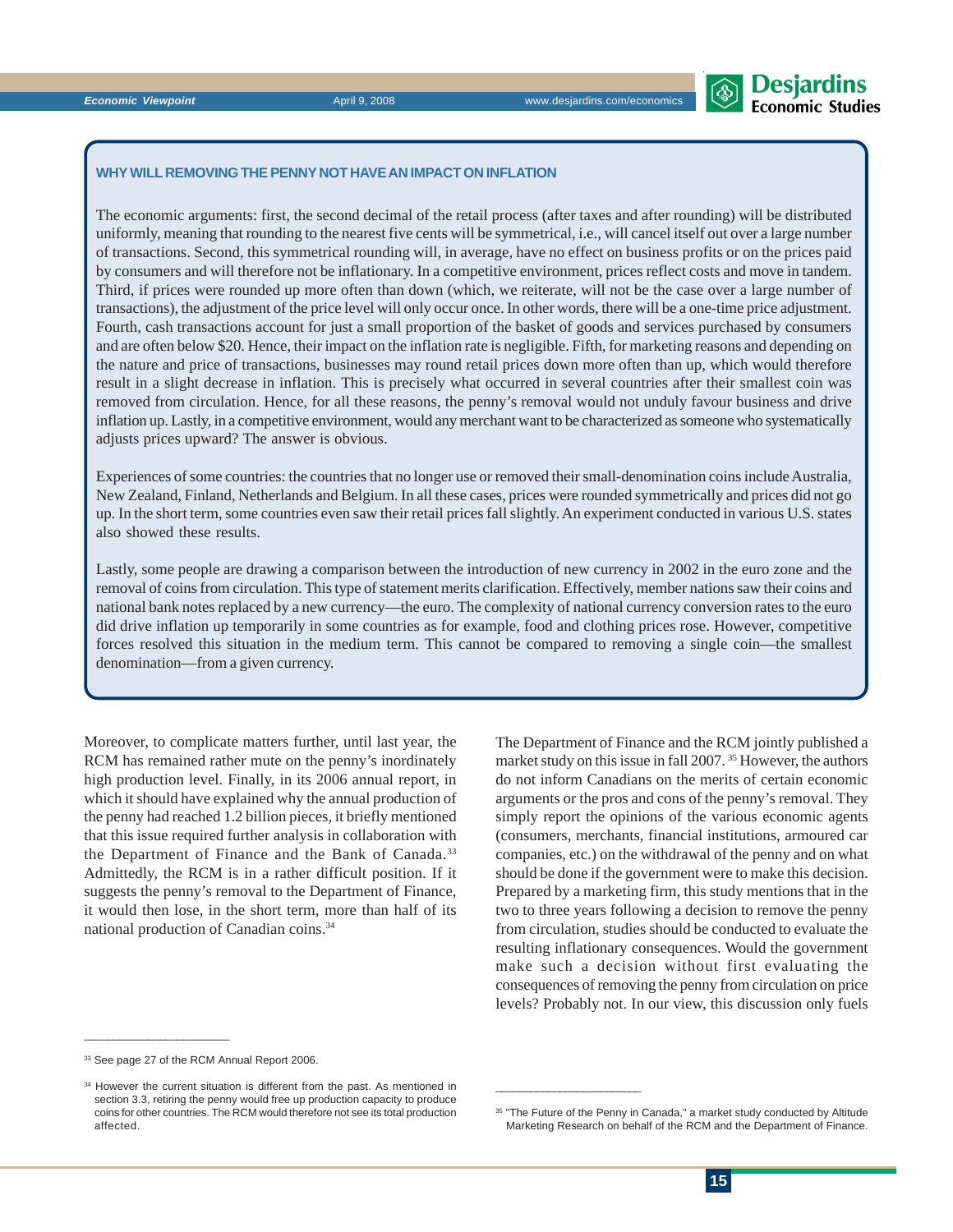

the fear of asymmetrical rounding and inflation. **In fact, one of the conclusions of an internal RCM report published in 2000 was that eliminating the penny would not be inflationary**. 36

According to the market study published last fall, if the government were to decide to remove the penny, it would clearly explain its reasons to the public. However, ensuring that the public debate is based on a better understanding of the issue by providing information in this regard is currently not a government priority. We think it is high time that the government share its expertise on the matter and provide the Canadian public with accurate information.

By participating in various forums to explain the results of our February 2007 study, we have learned that when Canadians receive a clear explanation on the issue, they understand that their inflation fear is unfounded. **Once they are well-informed, Canadians overwhelmingly support the penny's removal**. 37

#### **5.2 MYTH NO. 2: THE PENNY'S REMOVAL WOULD INCREASE DEMAND FOR OTHER SMALL-DENOMINATION COINS (NICKEL, DIME AND QUARTER)**

One of the arguments used to minimize the net benefit of removing the penny is to say that production of the other low-denomination coins will have to be increased (nickel, dime and quarter). We analyzed the production of these pieces in New Zealand, before and after their one-cent and two-cent coins were removed. From 1968 to 1987, New Zealand issued, on average, 26.6 million five-cent, 10-cent and 20-cent coins per year (see Table 8). With the removal of the one-cent and two-cent coins, the average production of small-denomination coins (5 cents, 10 cents and 20 cents) for the following period from 1988 to 2004 remained almost unchanged, i.e., 26.8 million pieces. The decrease in production of 10-cent and 20-cent coins almost completely offset the corresponding 31% (4.3 million) increase in the number of five-cent pieces. This increase was very small compared to nominal GDP growth between these 2 periods and to the 40 million coins reduction

| Table 8 – Annual average coin production in New Zealand: ' |
|------------------------------------------------------------|
| before and after removal of the one- and two-cent coins'   |

|               | 1968-1987 | 1988-2004   | Variation<br>(in %) | Variation<br>(in millions) |
|---------------|-----------|-------------|---------------------|----------------------------|
| 20¢ coins     | 5.8       | 2.2         | $-62.1$             | $-3.6$                     |
| 10¢ coins     | 6.8       | 6.3         | $-7.4$              | $-0.5$                     |
| 5¢ coins      | 14.0      | 18.3        | 30.7                | 4.3                        |
| Subtotal      | 26.6      | 26.8        | 0.8                 | 0.2                        |
| 2¢ coins      | 18.3      | $\mathbf 0$ |                     |                            |
| 1¢ coins      | 21.6      | $\mathbf 0$ |                     |                            |
| Total 1       | 66.5      | 26.8        | $-59.7$             | $-39.7$                    |
| $2 X 2e + 1e$ | 58.2      | $\mathbf 0$ |                     |                            |
| Total 2       | 84.8      | 26.8        | $-68.4$             | $-58.0$                    |

Note: While the one-cent coin was removed in 1989, the production of the coin was no longer significant in 1988, which explains<br>why the averages were calculated for a period ending in 1987 and for a period beginning in 198

of the total production of coins, a number which is 9 times larger. Moreover, if we use a measure that represents the number of one-cent coins that New Zealand would have had in the absence of the two-cent coins (two times the number of two-cent coins multiplied by the number of one-cent coins), the reduction in the annual production would have been 58 million units, or 13 times less than the increased production of the five-cent coin.

**This analysis leads us to conclude that New Zealand's decision to remove the one-cent and two-cent coins did not boost demand for their other low-denomination coins (5 cents, 10 cents and 20 cents)**. Indeed, this decision was confirmed by one of the executives of the Reserve Bank of New Zealand (RBNZ). In short, **it is clear that the potential increase in production of small-denomination coins in Canada (nickel, dime and quarter), if the penny were removed, is very small compared to the production savings (between 1 and 1.5 billion coins) that would result from its removal**. Once the penny is removed, if production of the five-cent coin rises slightly because it is perceived as still being useful, this would be a good thing. However it is more likely that Canadians will continue to hoard the nickel, because its purchasing power is already very small and will only continue to become smaller over the next few years. Ultimately the nickel will have to be relegated to the museum of coins, alongside the penny.

#### **5.3 MYTH NO. 3: REMOVING THE PENNY WILL REDUCE TRANSACTION (COMMERCIAL, FINANCIAL OR OTHER) ACCURACY**

Some people view the penny as the keystone of our structure of coins and notes, and even of our monetary system. Without it, our denominations and payment system cannot be efficient and accurate. In its editorial of November 8, 2007, a large city daily informed its readers that the penny has a certain value of usefulness, because currency traders use a Canadian rate

<sup>36</sup> See the following quote on page 14 of the Sussex Circle Report: "Our analysis does not support the notion that rounding would be inflationary." This internal document was obtained thanks to the *Access to Information Act*.

<sup>37</sup> As proof, two TVA surveys conducted in the *Journal de Montrea*l (in February and July 2007), following the release of our first study on the topic, showed that close to 80% of Quebecers support the penny's removal. Once they know the facts, people lean in favour of removal, particularly when the question asked is specific and direct. If it were better informed, the public would be much more disposed to removing the penny. For this very reason, the program to remove the penny must be accompanied with a good communication plan.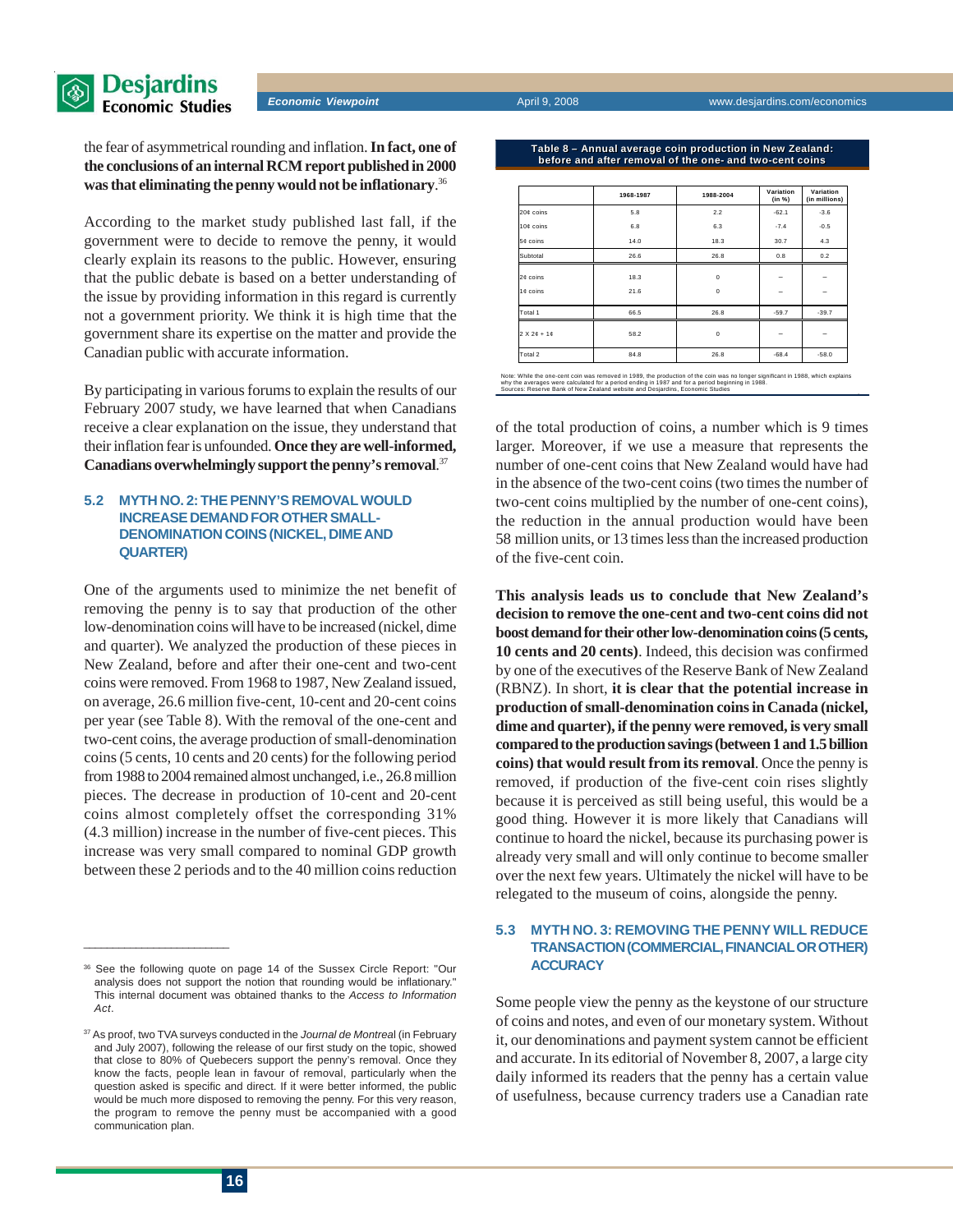

of exchange to fractions of a cent (for example, US\$1.0252).38 **In our view, this is a flagrant misinterpretation of the monetary system**. What the newspaper failed to say is that in New Zealand, currency traders use a rate of exchange with the same level of accuracy as it did 20 years ago even if they no longer have one-cent, two-cent or five-cent coins in circulation.

If the penny is retired, only cash transactions will be rounded to the nearest five cents. All other payments (by cheque, credit card, debit card, bank transfer, etc.) will continue to be settled to the nearest cent. In addition, the prices of the various goods and services will still be posted and charged to the nearest cent. Table 9 below shows an example of a purchase before and after the penny's removal.

#### **Table 9 – Example of a purchase of four \$4.99 items Table 9 – Example of a purchase of four \$4.99 items**

| Before the penny's removal |         | After the penny's removal                               |         |  |  |  |
|----------------------------|---------|---------------------------------------------------------|---------|--|--|--|
| $4 \times $4.99 =$         | \$19.96 | $4 \times $4,99 =$                                      | \$19.96 |  |  |  |
| Tax 7%                     | \$1.40  | Tax 7%                                                  | \$1.40  |  |  |  |
| Total                      | \$21.36 | Total                                                   | \$21.36 |  |  |  |
| Settlement                 |         | Settlement                                              |         |  |  |  |
| Payment other than cash    | \$21.36 | Payment other than cash                                 | \$21.36 |  |  |  |
| Payment in cash            | \$21.36 | Payment in cash<br>The retailer absorbs a one-cent loss | \$21.35 |  |  |  |

Source: Desjardins, Economic Studies

 $\frac{1}{2}$  ,  $\frac{1}{2}$  ,  $\frac{1}{2}$  ,  $\frac{1}{2}$  ,  $\frac{1}{2}$  ,  $\frac{1}{2}$  ,  $\frac{1}{2}$  ,  $\frac{1}{2}$  ,  $\frac{1}{2}$  ,  $\frac{1}{2}$  ,  $\frac{1}{2}$  ,  $\frac{1}{2}$  ,  $\frac{1}{2}$  ,  $\frac{1}{2}$  ,  $\frac{1}{2}$  ,  $\frac{1}{2}$  ,  $\frac{1}{2}$  ,  $\frac{1}{2}$  ,  $\frac{1$ 

Furthermore, **the process of rounding causes no problem to the price setting mechanism of the consumer goods and services**. For consumers and merchants, the maximum loss or gain due to rounding will be two cents on a cash transaction, regardless of its value. If prices are rounded symmetrically, at the end of the year, the gain will offset the losses, both for consumers and merchants (see table 10 opposite). Besides, as mentioned earlier, merchants will probably round certain prices in favour of customers.39

If the Reserve Bank of New Zealand (RBNZ) had noticed a problem in terms of the accuracy and efficiency of its cash

| <b>Transactions</b><br>values<br>ending in<br>(in the cent<br>column) | Proportion | Effect of rounding on a transaction                                                                       | Gain or loss for<br>the consumer |
|-----------------------------------------------------------------------|------------|-----------------------------------------------------------------------------------------------------------|----------------------------------|
| 0 or 5                                                                | 20%        | No change                                                                                                 | 0 cent                           |
| $1$ or $6$                                                            | 20%        | The merchant absorbs a one-cent loss                                                                      | $+1$ cent                        |
| $2$ or $7$                                                            | 20%        | The merchant absorbs a two-cent loss                                                                      | $+2$ cents                       |
| $3$ or $8$                                                            | 20%        | The merchant gains two cents                                                                              | $-2$ cents                       |
| $4$ or $9$                                                            | 20%        | The merchant gains one cent                                                                               | $-1$ cent                        |
|                                                                       |            | Taking into account the proportions for the five types of<br>transactions, the average gain or loss is 0. |                                  |

Source: Desjardins, Economic Studies

payment system when it removed the one-cent and two-cent pieces from circulation, it would not have decided, in 2006, to also remove its five-cent coin. **New Zealand's experience clearly shows the importance of informing the population on the consequences of the penny's removal and, especially, the relevance of having all the facts before debating the topic publicly**.

#### **5.4 MYTH NO. 4: THE COIN RECYCLING PROGRAM IN CANADA MEANS THAT IT WILL NO LONGER BE NECESSARY TO REMOVE THE PENNY AND EVENTUALLY THE NICKEL FROM CIRCULATION**

In partnership with a private company, the RCM has recently begun installing self-service automated coin-recycling machines in certain supermarkets. Canadian consumers can use this service to return the coins they have been accumulating around the house. Without needing to count or roll the coins, consumers can empty their containers in a coin counter and receive a voucher equal to the value of the coins less 9.8% (management fee deducted from the total value of coins deposited). This voucher can be cashed at the supermarket checkout counter. Thanks to this program, the RCM can recycle these coins and put them back into circulation via financial institutions and thus cut down on its annual production.

In our view, it would not be surprising if the vast majority of coins processed in this way were pennies, given that they are the most hoarded pieces. Moreover, in 2007, the RCM probably recycled tens even hundreds of millions of coins, most of which were pennies. So does this mean that we no longer have to remove the penny from circulation? No, for the following reasons:

If our assumption is correct that most of the recycled coins are pennies, this means the hoarding rate is high and that many people have stopped using these

<sup>38</sup> The editorial published in the *Calgary Herald* (November 8, 2007) and in many Canadian newspapers stated: "[... Critics say it costs more to produce a penny than it's actually worth. Maybe so, but not completely. Otherwise, currency traders wouldn't talk in terms of a fraction of a cent. The dollar's worth is in fact measured to the fourth decimal place...]."

<sup>39</sup> This would be a relatively temporary effect on price levels, because there would be only one wave of price rounding. The level of certain prices could therefore fall slightly as was the case in New Zealand.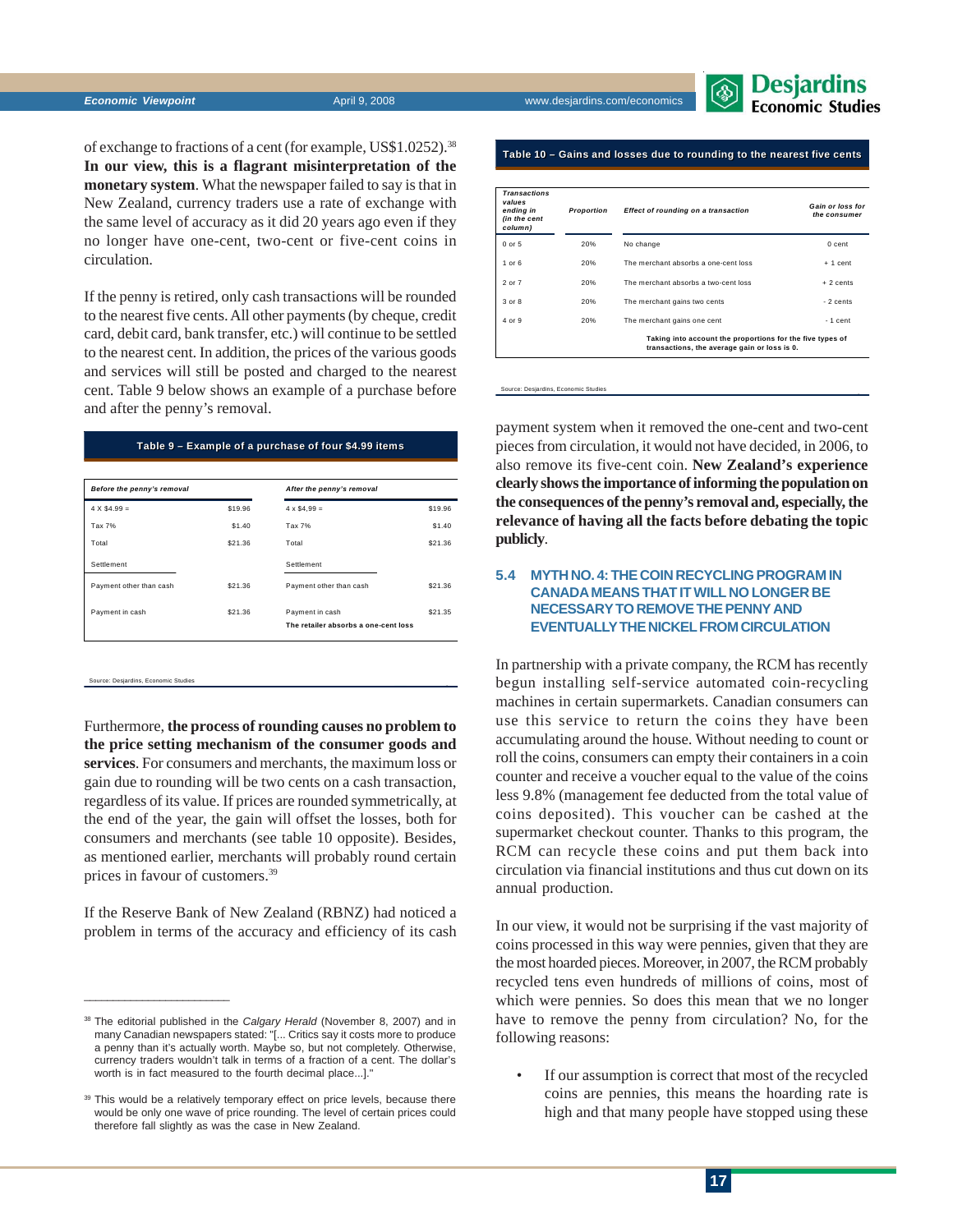

### **Desjardins** Economic Studies

*Economic Viewpoint* April 9, 2008 www.desjardins.com/economics

coins for cash payments. **It therefore makes no sense to issue these coins only to recycle them in large quantities when in fact the primary goal of striking new coins is to meet the needs of the retail distribution system**. 40 Moreover, Canadians must pay a near 10% fee for this service. Where is the logic? Why keep the penny in circulation when its use by consumers continues to decline.

- If the program managed to substantially cut the penny's annual production and bring it back down to 2001-2005 figures—from 1.2 billion to 750 million pieces—**the level would be the same as the one used in our first study, which called for the penny's retirement**.
- Since our study was published in February 2007, two events have had an impact on our estimate of the annual cost of keeping the penny in circulation. First, annual production rose by more than 50% in 2006 over 2005. This increases our estimate to no less than \$150 million for the years to come, notably due to the greater volume of coins handled by merchants, financial institutions and consumers. For the government, this increase boosts its costs by close to \$6 million.<sup>41</sup> Second, the recycling program cuts production down by tens, even hundreds of millions of pennies and saves the government approximately \$2 million for every 100 million coins recycled. If 500 million coins are recycled each year, the government will reduce its costs by about \$10 million. For merchants and financial institutions, this program brings no changes. For their part, rather than counting, rolling and depositing their coins, consumers can use this service provided they pay a management fee of 9.8%. Together, these two factors change our estimate for 2006 to around \$140 million. It bears mentioning that this is a very conservative estimate. **While the recycling program does generate savings, it does not bring annual costs down to an acceptable level**. In fact, the increased propensity of consumers to hoard coins observed in 2006 will only be exacerbated in the years to come. To reiterate, retiring the penny is the best solution for Canadians.

#### **5.5 MYTH NO. 5: REMOVING THE PENNY MEANS SAYING GOODBYE TO PART OF OUR HERITAGE**

There is no denying that after 100 years of use, the penny is part of our collective landscape. The coin is rich in symbolism. One need only think of the following expressions: "Every penny counts;" "Save your pennies and the dollars will follow;" "He saved penny after penny…," etc. But time marches on and things change. Even Unicef has stopped collecting pennies.

Year after year, rising prices will continue to erode the cent's purchasing power. Most Canadians already simply hoard rather than use the coin. This trend will continue and annual costs, which reached at least \$150 million in 2006 (over \$140 million if the recycling program is taken into account), will continue to rise. How much longer does this have to go on: 5 years, 10 years, 20 years, or more than 50 years? With each passing year, the number of people who simply throw this coin away will only increase.

One of the consequences of keeping the penny in circulation will be that Canadians will increasingly lose respect for this coin, and even for the Canadian monetary system as a whole (coins and bank notes). **The attempt to protect a symbol is jeopardizing an even bigger and more important emblem for Canadian society – our currency.** In fact, the situation of the penny can be compared to a hockey player who has had a long and illustrious career but refuses to retire even when his performance deteriorates significantly. He gradually becomes less useful and ultimately is a liability to his team. He is increasingly booed by fans. We certainly would not like the situation for the penny and ultimately for the other denominations to deteriorate to this point. So why is the government taking so long to act?

In Canada, a similar discussion took place before the federal government decided to replace the dollar bill with the loonie. Some said that such a change would give Canadians and the rest of the world a negative image of our currency. Today, these comments are a distant memory, the loonie is widely used, and most people would be hard pressed to remember when we still had the dollar bill. Lastly, the loonie's introduction certainly did not prevent our currency from enjoying a meteoric rise in value and recently, even surpassing the greenback!

#### **5.6 MYTH NO. 6: SALES TAXES AND CASH REGISTERS WILL HAVE TO BE MODIFIED IF THE PENNY IS REMOVED**

Some merchants and, to a lesser extent, consumers believe that calculating sales tax will become complicated and that

 $\overline{\phantom{a}}$  , where  $\overline{\phantom{a}}$  , where  $\overline{\phantom{a}}$  ,  $\overline{\phantom{a}}$  ,  $\overline{\phantom{a}}$  ,  $\overline{\phantom{a}}$  ,  $\overline{\phantom{a}}$  ,  $\overline{\phantom{a}}$  ,  $\overline{\phantom{a}}$  ,  $\overline{\phantom{a}}$  ,  $\overline{\phantom{a}}$  ,  $\overline{\phantom{a}}$  ,  $\overline{\phantom{a}}$  ,  $\overline{\phantom{a}}$  ,  $\overline{\phantom{a}}$  ,

<sup>&</sup>lt;sup>40</sup> According to the RCM annual report (page 27), this program helps not only to meet increased demand (which we referred to previously as artificial demand in the penny's case), but also returns alloy coins to the RCM, from which it extracts the metals.

 $41$  Here is the calculation: 400 million coins at \$0.015 per piece equals \$6 million.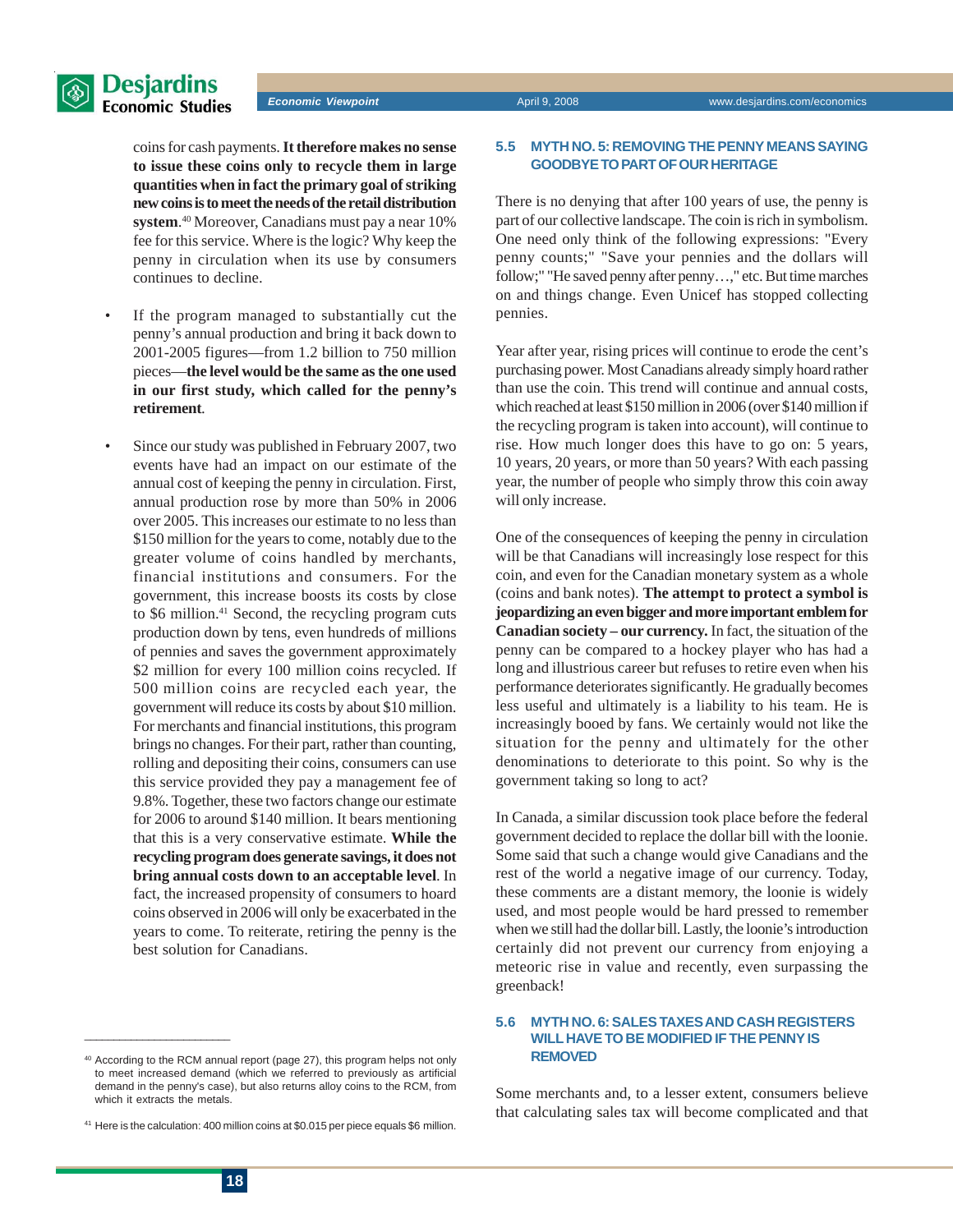**S** Desjardins **Economic Studies** 

cash registers will have to be reprogrammed if the penny is removed. Others even believe that consumption taxes will have to be readjusted. **This is yet another misunderstanding of the adjustment process involved in the penny's retirement**. First, only the totals of cash transactions will be rounded to the nearest five cents. The example in Table 9 on page 17 illustrates a purchase of a variety of items totalling \$21.36, taxes included. How much will consumers pay? By credit or debit card, the consumer will pay \$21.36. If the consumer gives the merchant \$25, he will receive change of \$3.65, because the bill of \$21.36 will be rounded to the nearest five cents, or \$21.35. If the bill was \$21.38, the total would have been rounded to \$21.40. This practice is already widely used in service establishments (restaurants and hair salons for example) when customers pay cash.

What happens when stores balance their cash registers at the end of the day? First, merchants will not change their prices. When balancing their cash registers at the end of the day, they will enter a surplus or deficit of a few cents on their books in much the same way as when incorrect change is given to customers during a given day. Over several days or many transactions, the small surplus amounts will be almost the same as the deficit amounts. As such, prices will not have to be changed, taxes will not have to be recalculated and the cash register will not have to be reprogrammed, because credit or debit card transactions will still be made to the nearest cent. **The only new practice required will be rounding to the nearest five cents for cash purchases**.

Based on comments from merchants who already round to the nearest five cents, prices have not changed. In fact, when balancing their cash registers at the end of the day, they either enter a deficit or surplus of a few cents. Taxes are calculated and paid in the usual manner, cash registers have not been reprogrammed, customers are happy about not receiving pennies, and merchants save time (receiving and dispensing cash, cash balancing, etc.) The costs of obtaining penny rolls have also been eliminated. For their part, consumers are amenable to this adjustment because merchants are honest about rounding prices up or down. Lastly, wait times at the cash are reduced and payments are made more quickly. All in all, both merchants and consumers alike are satisfied with the experience.

#### **6. CONCLUSION**

What can we infer from this second study without reiterating the conclusion of our earlier work? What are the main messages that emerge from both studies?

**The first message is that periodically re-examining the usefulness of coins and bank notes in circulation is a normal**

**and recommended practice**. In doing so, the government must keep in mind the progression of prices, the increase of the standard of living and the changes in other payment methods. At various points in time, this will mean:

- Eliminating the smallest coin;
- Replacing the smallest bank note with a coin of the same denomination;
- Adding a large-denomination note (greater than the largest one in circulation).

**Our second message is that world-renowned models can help the government conduct such analyses** and relatively accurate signs from measurable data can allow the government to best identify when to make such changes. However these signs must be tempered by other more qualitative considerations and factors. In this regard, the analysis of Canada's situation leads us to believe three major groups of changes are warranted:

- 1. **Remove the penny from circulation as quickly as possible**; it should have been done in the early 1980s;
- 2. A few years later, the government should consider making a series of joint, carefully thought out and planned changes. In our view, **it should begin by removing the five-cent coin and replacing the \$5 bill with a coin of the same value** (as was done in 1987 with the \$1 bill and in 1996 with the \$2 bill).**It could then introduce a new series of smaller and lighter, small-denomination coins** (10 cents, 20 cents and 50 cents) as was done in New Zealand. The government could well decide to keep the 10-cent coin, given its current small size. Since removal of the nickel will then require rounding to the nearest 10 cents, **the government could decide to replace the quarter with a 20-cent coin in order to be consistent with the 1-2- 5 sequence**. Because the value of cash transactions will all be a multiple of ten cents (for example, \$1.00, \$1.10, \$1.20, \$1.30...), the utility of the quarter will be strongly reduced. Lastly, **a new series of \$1, \$2 and \$5 coins could be introduced**. These coins should also be relatively lighter and smaller than their predecessors;
- 3. **Every five years, evaluate the relevance of introducing a \$200 bill**, taking into account changes in other payment methods, the perception of merchants as regards counterfeiting risk and the view of crimefighting authorities.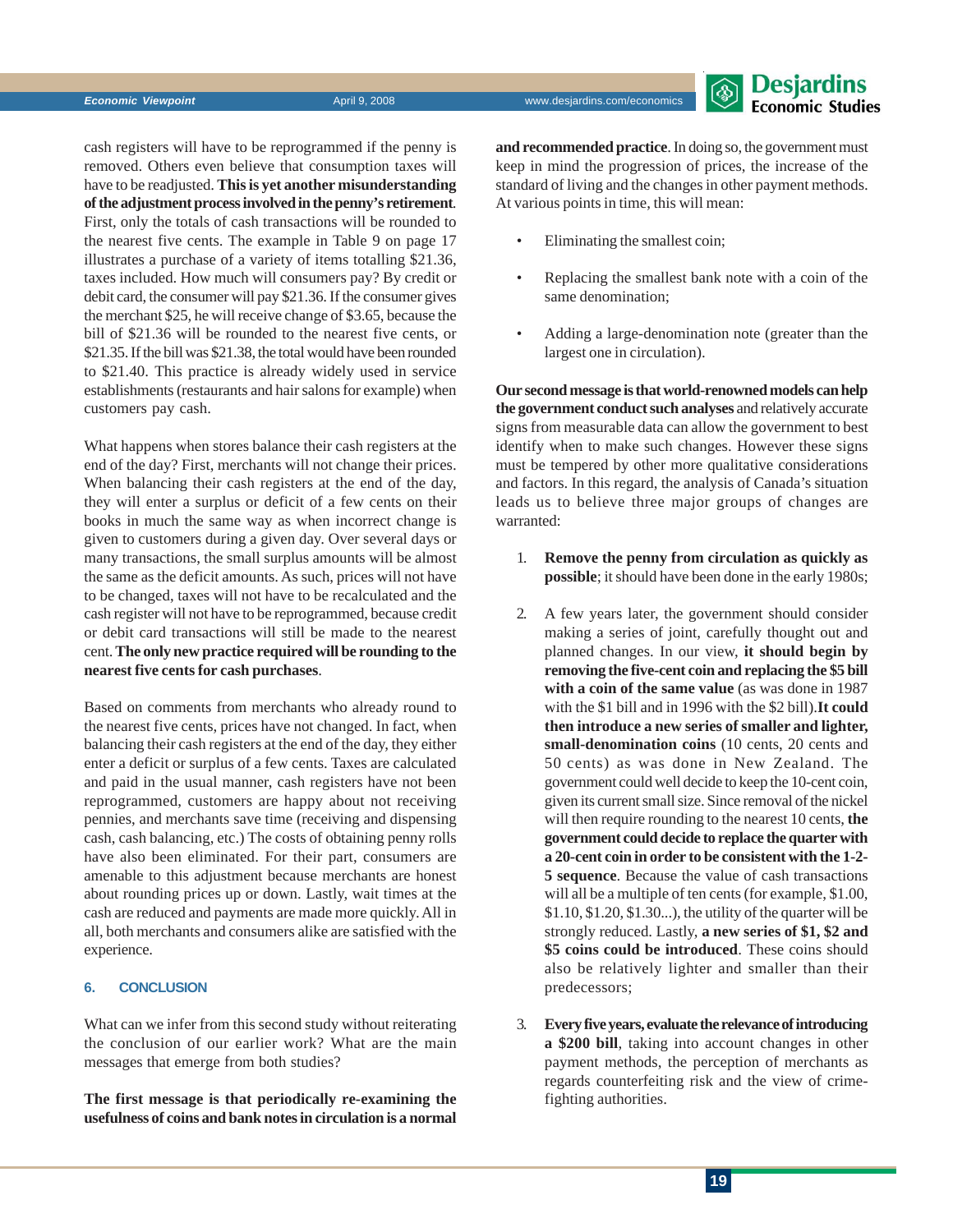

Through its Department of Finance, **the Canadian government should also ensure that the public debate on these issues is based on quality data and studies**. Consequently, the government should be more proactive about preventing the proliferation of myths and misunderstandings on the topic. Too many people mistakenly believe that removing the penny will play in favour of merchants and increase inflation.

Lastly, notwithstanding technological advances and longstanding talk about the subject, the move to a cashless society remains the stuff of dreams. Because of the sense of security it affords, the habit of having paper money and coins is not something consumers will be ready to give up any time soon. In light of this, the points mentioned earlier take on even greater importance. In short, there is nothing wrong with rethinking and changing a monetary structure with a view to optimizing the retail payment system and reducing costs for society. However, **in the search for productivity, there are no small actions and economies to help countries reduce costs and become more competitive internationally**.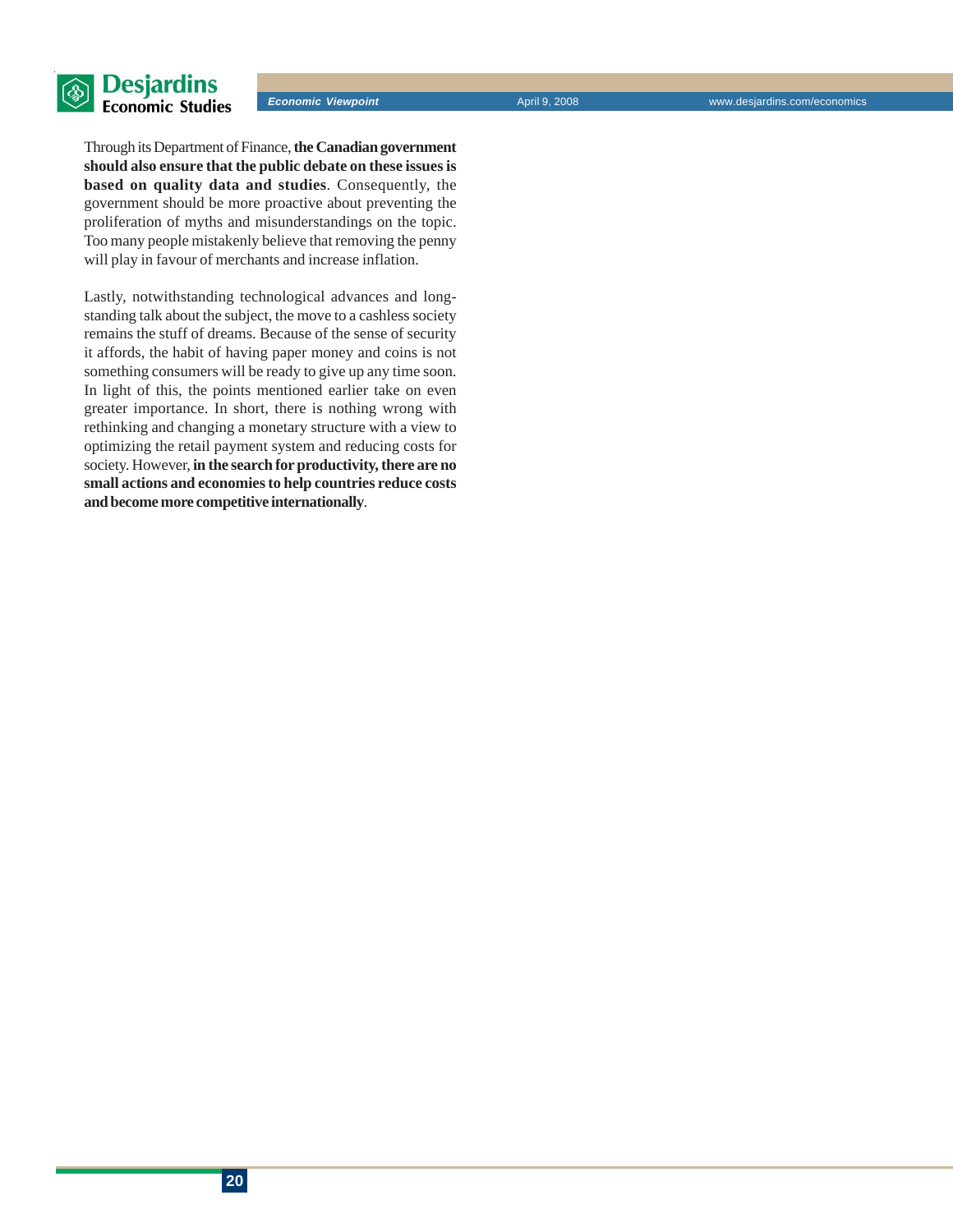#### **Economic Viewpoint April 9, 2008** Www.desjardins.com/economics **April 9, 2008** Www.desjardins.com/economics



#### **ADDITIONAL BIBLIOGRAPHY (In addition to the bibliography of part 1 published on February 15, 2007)**

#### **Articles in the media**

- AGENCE FRANCE PRESSE (AFP) WORLD NEWS. "Financial group lobbies for 'penny-less' Canadian economy," February 15, 2007.
- AUBRY, Jean-Pierre. "**"**Cenne noire**"** : le gaspillage s'accroît," *La Presse*, opinion, May 15, 2007.
- BEAUREGARD, Valérie. "Le Canada se retrouve sans le sou," *La Presse*, July 10, 1991.
- BERNATH, Sarah. "A change of heart," *The Globe and Mail*, October 5, 2007.
- BOWMAN, John. "Save the penny or leave the penny?" *CBC News*, August 6, 2007.
- BRANSWELL, Jack. "Will Canada be left penny-less?" *The Edmonton Journal*, October 6, 2007.
- BRANSWELL, Jack. "Canadian penny to celebrate milestone," *The Charlottetown Guardian*, October 6, 2007.
- BRANSWELL, Jack. "Penny destined to go way of the dodo?" *The Halifax Daily News*, October 6, 2007.
- BRANSWELL, Jack. "Is Penny Lane a dead end? What if a penny for your thoughts was rounded up to a nickel…," *The Montreal Gazette*, October 9, 2007.
- BRANSWELL, Jack. "Reinforce your pockets: the \$5 coin is on its way," *The Halifax Daily News*, November 5, 2007.
- BRANSWELL, Jack and Lindsey WIEBE. "Five-dollar coin not winner with Winnipeggers," *Winnipeg Free Press*, November 5, 2007.
- BRANSWELL, Jack. "\$5 coin might join loonie and toonie. Ottawa studies replacing bill," *The Montreal Gazette*, November 5, 2007.
- BRANSWELL, Jack. "Loonie, toonie and the quintie," *The Vancouver Sun*, November 5, 2007.
- BRANSWELL, Jack. "The winds of change could bring \$5 coin 'We Aren't Far off' Government also considers end of the penny," *National Post,* November 5, 2007.
- BROUILLET, Sophie. "Desjardins veut en finir avec le cent noir," *LaPresseAffaires.com*, February 15, 2007.
- BROUSSEAU-POULIOT, Vincent. "La **"**cenne noire**"** n'est plus nécessaire," *La Presse*, July 12, 2007.
- BUSINESS EDGE NEWS. "Pennies losing their charm with Canadian consumers," February 23, 2007.
- CALGARY HERALD. "Penny deserves to remain in circulation; ditch a \$5 coin idea – it's 'looniecy'," editorial, November 8, 2007.
- CANAL ARGENT. "Desjardins propose de retirer la pièce d'un cent," February 15, 2007.
- CBC NEWS. "A \$5 coin and penniless?" November 11, 2000.
- CBC NEWS. "Spending cents makes no sense, finance company says," February 15, 2007.
- CBC NEWS. "Common sense is no cents at all: Winnipeg MP," July 5, 2007.
- CBC NEWS. "A 'penniless' Canada?" October 10, 2007.
- CBC TELEVISION THE NATIONAL. [– Still ahead, Coin Toss: The push to dump the penny. – An old proverb says a penny is a lot of money if you do not have a penny. These days, though, most of us have more], February 16, 2007.
- CBS NEWS. "Should We Make Cents?" February 10, 2008.
- CHICAGOTRIBUNE.COM. "Dump the penny," editorial, March 17, 2008.
- CLANCY, Roy. "Penny-ante proposition," *The Calgary Sun*, August 8, 2007.
- CLANCY, Roy. "The penny still has a place in our pockets," *The Toronto Sun*, August 13, 2007.
- CTV.CA. "It doesn't make 'cents' to keep the penny: study," February 16, 2007.
- CURRELL, Sandra. "Happy 100th, penny. Now, get out of here! Legislation introduced to drop it. 'Making cents makes no sense at all'," *The Gazette*, April 3, 2008.
- CURRELL, Sandra. "100 years on, penny could be on way out," *Canwest News Service*, April 3, 2008.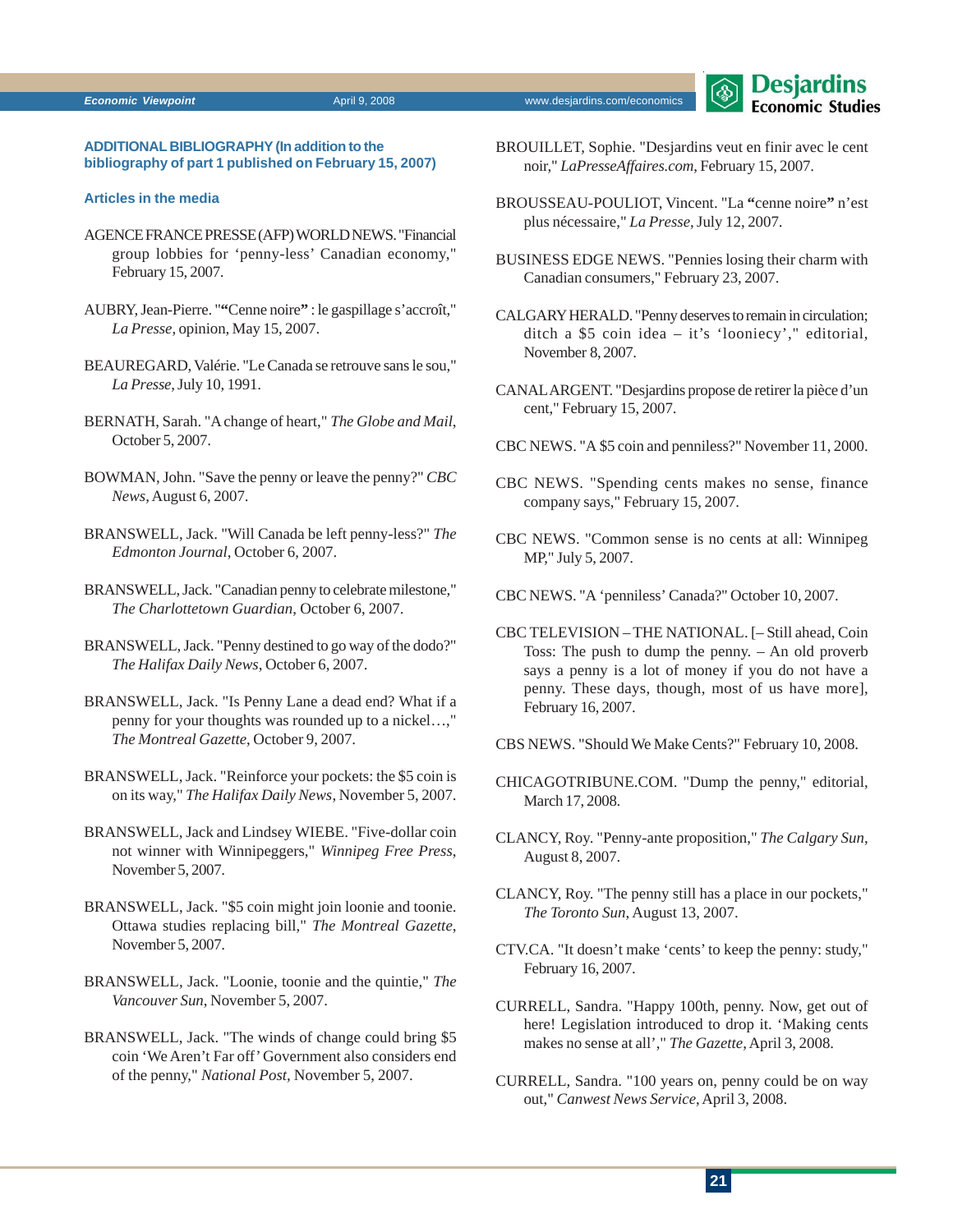

**Economic Viewpoint April 9, 2008** Www.desjardins.com/economics **April 9, 2008** Www.desjardins.com/economics

- DAIGNAULT, Sylvain. "À bas les cennes noires," *Le Soleil du samedi*, February 24, 2007.
- DESROSIERS, Éric. "L'avenir est sombre pour la **"**cenne noire**"**," *Le Devoir*, February 16, 2007.
- DUBUC, Alain. "Cenne noire: un long combat," *La Presse*, February 18, 2007.
- DUPUIS, François. "À bas la **"**cenne noire**"**!" *Journal Les Affaires*, March 3, 2007.
- FILLION, Gérald. "Voulez-vous garder vos cennes noires?" *L'Express du Grand Toronto*, week of February 20 to 26, 2007.
- FINDLAY, Alan. "Opinion poll on penny under review," *The London Free Press*, August 15, 2007.
- FINDLAY, Alan. "Giving our 2 cents worth," *The Ottawa Sun*, August 5, 2007.
- GLOBAL NATIONAL. "Canada going pennyless?" October 2, 2007.
- GODDARD, John. "Bank's penny thoughts," *Toronto Star*, February 17, 2007.
- GOLDSTEIN, Yoni. "A nickel for your thoughts?" *National Post*, February 16, 2007.
- HANES, Allison. "'Ain't what it used to be' MP hopes privates member's bill will ensure the penny's days are numbered," *National Post*, April 3, 2008.
- HEBERT, Alex. "Ottawans differ on losing cents," *The Ottawa Sun*, August 6, 2007.
- HOULIHAN, Wendy. "A penny for your thoughts," *The Grand Falls-Windsor Advertiser*, February 26, 2007.
- HOWLETT, Karen. "Penny-wise Harper still fancies coin," *The Globe and Mail*, February 17, 2007.
- INVESTMENT EXECUTIVE. "Time to retire the penny, say Desjardins economists," "Keeping coins in circulation costing approximately \$130 million a year," February 15, 2007.
- JARDINE, Aloma. "Survey says: No more pennies for your thoughts," *CanadaEast.com*, March 1, 2007.
- JOURNAL DE MONTRÉAL. "La **"**cenne noire**"** doit-elle disparaître?" weekly survey in "Votre argent" section, February 24, 2007.
- JOURNAL DE MONTRÉAL. "Doit-on abandonner la pièce de un cent?" weekly survey in "Votre argent" section, August 18, 2007.
- KROL, Ariane. "Pour en finir avec la cenne noire," *La Presse*, February 18, 2007.
- LABRECQUE, Rachel. "Local collector doubtful penny will be pulled from circulation," *The Sault Star*, February 21, 2007.
- L'ACTUALITE.COM. "Oui à la disparition de la **"**cenne noire**"**!" March 2007.
- LAPRESSEAFFAIRES.COM. "Le sou noir, ce grand mal-aimé," February 15, 2007.
- LAVOIE, Jean-Pascal. "Devrait-on éliminer la cenne noire?" *Québec Hebdo – Beauport Express*, February 22, 2007.
- LE DROIT. "Une étude du Mouvement Desjardins suggère le retrait de la pièce d'un cent," February 16, 2007.
- LE JOURNAL LAC ST-JEAN. "Favorisez-vous l'abolition de la pièce de un cent?" February 24, 2007.
- LE MONDE. "Canada: appel au retrait de la pièce d'un cent, peu utilisée et coûteuse," February 15, 2007.
- LE SOLEIL. "Une étude suggère le retrait de la pièce de un cent," February 16, 2007.
- LESAFFAIRES.COM. "Desjardins suggère le retrait de la pièce de 1¢," February 15, 2007.
- MAROTTE, Bertrand. "Desjardins has thoughts on the penny: Scrap it," *The Globe and Mail*, February 16, 2007.
- MARSHALL, Samantha. "Is there any sense in keeping the cents?" *Online Pioneer.com*, March 2007.
- MESFINANCES.COM. "130 millions de \$ en cennes!" blog, March 2007.
- NORTHERNLIFE.CA. "Poll: 51 percent say penny useless," February 20, 2007.
- OWEN, David. "Penny Dreadful," *The New Yorker*, March 31, 2008.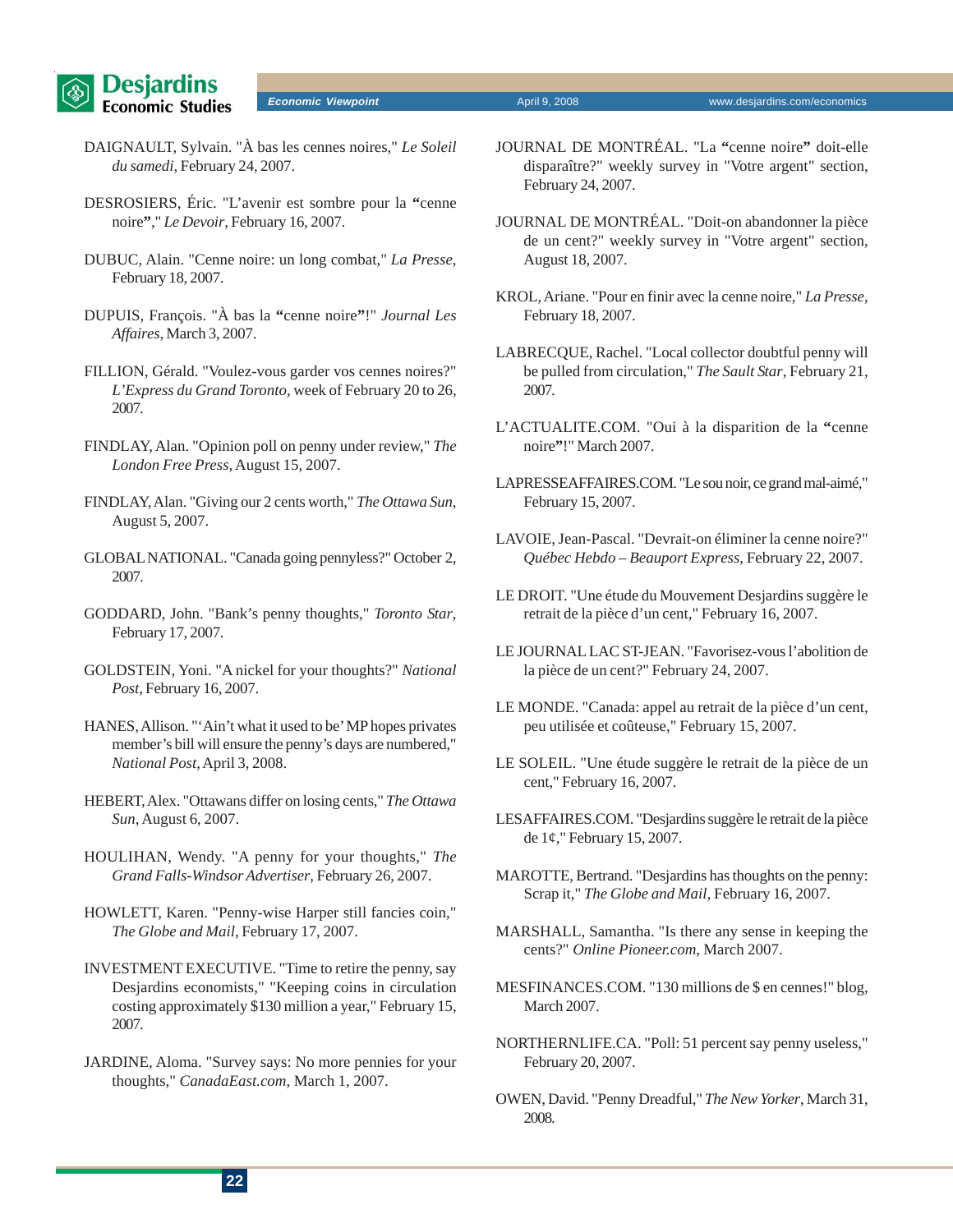#### **Economic Viewpoint April 9, 2008** Www.desjardins.com/economics **April 9, 2008** Www.desjardins.com/economics

- PALMER, John. "Pennies: the Loss Leader of the Mint?" *EclectEcon.com*, February 24, 2007.
- PERKINS, Tara. "Should we bury the penny?" *Toronto Star*, February 15, 2007.
- PERKINS, Tara. "Time to ditch the penny?" *Toronto Star*, February 16, 2007.
- PERKINS, Tara. "Do pennies make sense?" *The Globe and Mail*, July 2, 2007.
- PERKINS, Tara. "Lose the loose change? Bank study proposed dropping penny," *The Globe and Mail*, July 3, 2007.
- POULIN-GOYER, Guillaume. "Le sou noir, ce mal-aimé," *Le Reflet – hebdo montérégien*, February 24, 2007.
- PRESSE CANADIENNE. "Le NPD veut éliminer le sou noir," April 2, 2008.
- PRINCE ALBERT DAILY HERALD. "Keep the penny," opinion, November 9, 2007.
- RABSON, Mia. "MP says penny makes no sense," *The Winnipeg Free Press*, March 31, 2008.
- RABSON, Mia. "MPs to study penny's demise," *The Winnipeg Free Press*, April 8, 2008.
- RADIO-CANADA INTERNATIONAL. "Montreal: call made for penny's abolition," February 15, 2007.
- RADIO-CANADA. "Sans le sou," February 16, 2007.
- RADIO-CANADA. "La **"**cenne**"** n'a plus la cote," July 12, 2007.
- RADIO-CANADA JEUNESSE. "Le blogue de Mel," February 21 to March 2, 2007.
- REUTERS. "U.S. currency roars back... well, pennies anyway," *The Globe and Mail*, February 9, 2008.
- SALVET, Jean-Marc. "Monnaie de singe," *Le Soleil*, May 16, 2007.
- SANSFACON, Jean-Robert. "Mort au cent noir!" *Le Devoir*, February 17, 2007.
- STEWART, Bob. "Lightening our load," *The Kenora Daily Miner and News*, March 1, 2007.
- THE CANADIAN PRESS. "Kicker Goodbye Penny?" February 15, 2007.
- THE CANADIAN PRESS. "McGuinty wants to scrap the penny," April 2, 2008.
- THE HALIFAX DAILY NEWS. "Penny deserves to remain in circulation; ditch a \$5 coin idea – it's 'looniecy,'" opinion, November 8, 2007.
- THE NORTHERN PEN. "The penny a thing of the past?" April 7, 2008.
- THE TIMMINS DAILY PRESS. "Cents and sensibility," February 24, 2007.
- THE WALL STREET JOURNAL (online). "Paulson vs. the penny," February 29, 2008.
- THERRIEN, Yves. "Débarrassez-nous des *cennes noires*," *Le Soleil*, April 4, 2008.
- TISON, Marc. "Gobe-sous," *La Presse*, September 30, 2007.
- TORONTO METRONEWS.CA. "Are pennies pointless?" February 16 to 18, 2007.
- TORONTO STAR. "Save the lowly penny," opinion, February 19, 2007.
- UKUMILLION.COM. "It doesn't make cents to keep the penny," February 16, 2007.
- VAILLES, Francis. "À bas la **"**cenne noire**"**!" *La Presse*, February 16, 2007.
- VAILLES, Francis. "La **"**cenne noire**"** n'a plus la cote," *Le Nouvelliste*, February 16, 2007.
- VAN DE WALLE, Michel. "Ça coûte trop cher la cenne…," *Le Journal de Montréal*, February 16, 2007.
- VAN DE WALLE, Michel. "On les utilise bien peu," *Le Journal de Montréal*, February 16, 2007.
- VAN DE WALLE, Michel. "Sa disparition n'entraînerait aucun effet inflationniste," *Le Journal de Montréal*, February 16, 2007.
- VIEIRA, Paul. "Ending penny makes sense: small retailers," *Financial Post*, October 11, 2007.

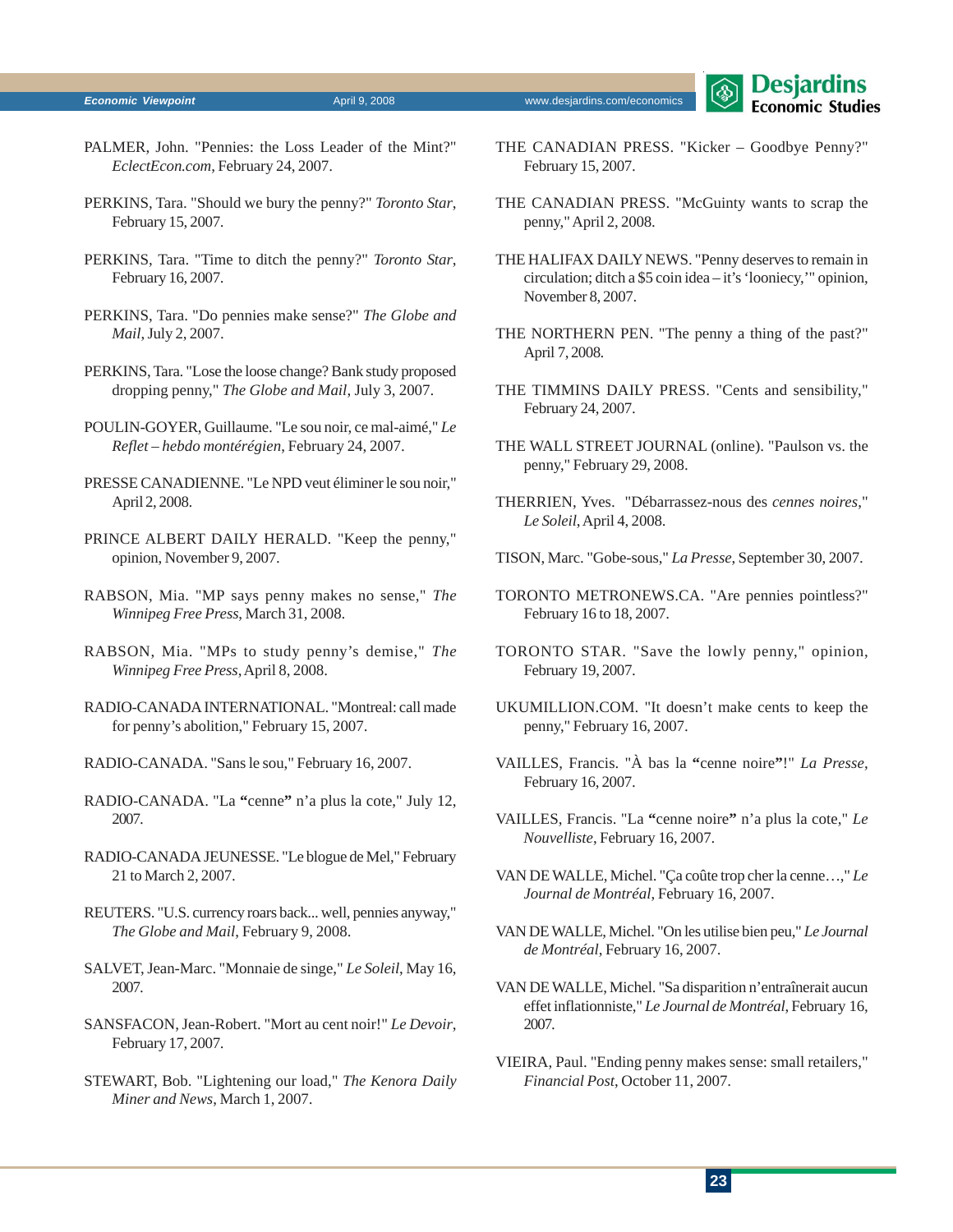

#### **Articles in periodicals or other publications**

- ALTITUDE MARKETING RESEARCH. "The Future of the Penny in Canada," market study prepared for the Royal Canadian Mint and the Department of Finance, September 2007.
- ANDERSON, P. S. "Currency in Use and in Hoards," *New England Economic Review*, Federal Reserve Bank of Boston, March-April 1977, p. 21-30.
- BANK OF CANADA. Annual Report 2007, 63 pages.
- BANK OF CANADA. Annual Report 2006, 78 pages.
- BARRY, John. "Currency Trends and Developments," *New Zealand Reserve Bank Bulletin*, vol. 57, no 4, 1994.
- BOESCHOTEN, W. C. and M. M. G. FASE. "The way we pay with money," *Journal of Business & Economics Statistics*, no 3, 1989, p. 319-326.
- BOESCHOTEN, W. C. "National trends in payment systems and the demand for currency and banknotes," De Nederlandshe Bank, Research Memorandum WO&E nr 9108, 1991.
- COINSTAR. "Support for Penny Grows Stronger as Congress Considers Elimination," www.coinstar.com, August 8, 2006.
- CRAMER, J. S. "Currency by Denomination," *Economics Letters*, 12 (3-4), 1983, p. 299-303.
- CROUSHORE, Dean. "U.S. Coins: Forecasting Change," *Federal Reserve Bank of Philadelphia Business Review*, 2003.
- CURRENCY NEWS. "New Pressure to Drop the (Canadian) Penny," March 2007, vol. 5, no 3, p. 10.
- EHRMANN, Michael. "Rational Inattention, Inflation Developments, and Perceptions After the Euro Cash Changeover," *Working Paper* no 588, European Central Bank, February, 2006.
- EVANS, Bret. "RCM puts the 1-cent coin under scrutiny," *Canadian Coin News*, vol. 45, no 15, week of November 13 to 26, 2007.
- GRIFFITHS, David T. "The Attrition Rate of United States Coins in Circulation: Some Evidence from Federal Reserve Data," *Applied Economics*, 2002, vol. 34, p. 2023-2029.
- HENTSCH, J.-C. "Distribution de la monnaie fiduciaire entre les coupures. Les paramètres et l'indice des prix. La distribution normalisée," *Journal de la Société de statistique de Paris*, 1985, tome 126, no 4, p. 139-144.
- HENTSCH, J.-C. "Distribution de la monnaie fiduciaire entre les coupures qui la représentent," *Journal de la Société de statistique de Paris*, 1983, tome 124, no 4, p. 263-272.
- HENTSCH, J.-C. "Calcul d'un critère qualitatif pour les séries de valeurs définissant l'échelonnement des signes monétaires," *Journal de la Société de statistique de Paris*, 1975, tome 116, no 4, p. 309-315.
- HENTSCH, J.-C. "La circulation des coupures qui constituent une monnaie," *Journal de la Société de statistique de Paris*, 1973, tome 114, no 4, p. 279-293.
- HOUSE OF COMMONS OF CANADA. "An Act to amend the Currency Act and the Royal Canadian Mint Act (abolition of the cent)," *[Bill C-531,](http://www2.parl.gc.ca/HousePublications/Publication.aspx?Docid=3379584&file=4)* April 2, 2008.
- HYLAND, Louise. "The use of Canadian bank notes," *Bank of Canada Review*, fall 1994, p. 59-69.
- KIMBALL, Ralph C. "Trends in the Use of Currency," *New England Economic Review*, September-October 1981, p. 43-53.
- KIPPERS, Jeanine and Philip Hans FRANSES. "Do we need all euro denominations?" *Econometric Institute Report 2003-39*, November 7, 2003.
- KIPPERS, Jeanine. "Empirical Studies on Cash Payments," Erasmus Research Institute of Management, Erasmus University Rotterdam, 2004.
- KOEZE, Peter. "A New Technical Criterion for the Note-Coin Boundary," De Nederlandsche Bank N.V. Amsterdam, April, 1988.
- LAUR, Bill and Mark URWIN. "Analysis of Denomination Structure and Appropriate Note-Coin Boundary for Canada," Department of Finance Canada, internal report, February 2005.
- LAUR, Bill, Kim MCPHAIL and Mark URWIN. "Would Elimination of the Penny be Inflationary?" preliminary version, Bank of Canada internal memo, February 1, 2005.
- LOMBRA, Raymond E. "Pennies, Pricing, and Rounding: Is all the Relevant Analysis In?" *Eastern Economic Journal*, winter 2007.